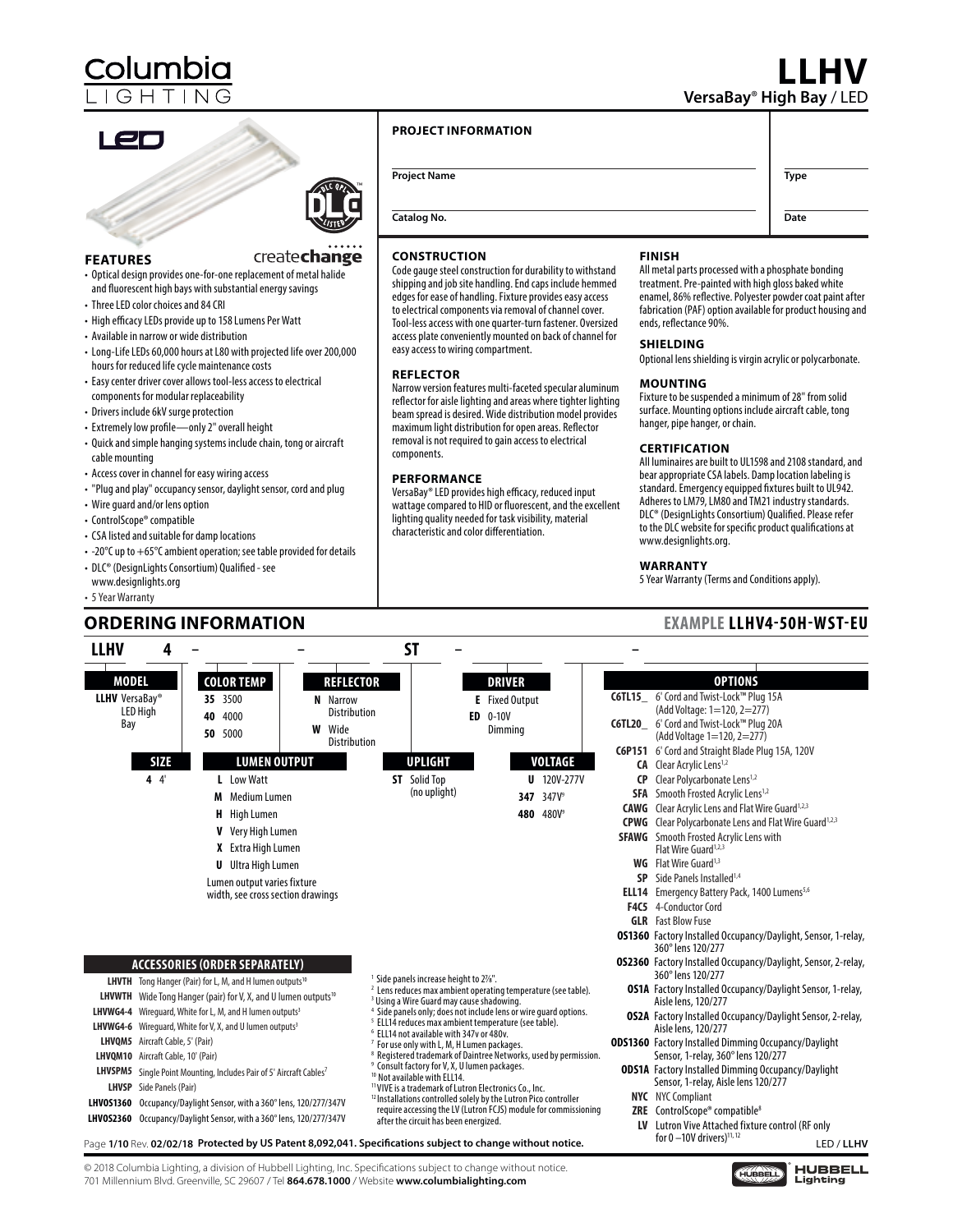Columbia G H

### **PHOTOMETRIC DATA**

#### **LUMINAIRE DATA ENERGY DATA**

| Luminaire             | LLHV4-50M-WST-EU<br>LLHV VersaBay LED High Bay,<br>Industrial 16" x 48" LED with white<br>reflector |
|-----------------------|-----------------------------------------------------------------------------------------------------|
| <b>Ballast Driver</b> | XI190C275V054BSG1                                                                                   |
| <b>Ballast Factor</b> | 1.00                                                                                                |
| Lamp                  | LED                                                                                                 |
| Fixture Lumens        | 20341                                                                                               |
| Watts                 | 138.40                                                                                              |
| Mounting              | Pendant                                                                                             |
| Shielding Angle       | $0^\circ = 90$ $90^\circ = 90$                                                                      |
| Spacing Criterion     | $0^\circ = 1.29$ $90^\circ = 1.30$                                                                  |
| Luminous Opening      | Length: 3.92                                                                                        |
| in Feet               | <b>Width: 1.25</b>                                                                                  |
|                       | <b>Height: 0.00</b>                                                                                 |

| Total Luminaire Efficiency                                 | 100.0%                                             |
|------------------------------------------------------------|----------------------------------------------------|
| Total Lumens per Watt                                      | 147                                                |
| ANSI/IFSNA RP-1-2004<br>Compliance                         | Noncompliant                                       |
| Comparative Yearly Lighting<br>Energy Cost per 1000 Lumens | \$1.63 based on<br>3000 hrs. and<br>\$0.08 per KWH |

#### **ZONAL LUMEN SUMMARY**

| Zone      |       | Lumens   % Lamp | % Fixt. |
|-----------|-------|-----------------|---------|
| $0 - 30$  | 5845  | 28.7            | 28.7    |
| $0 - 40$  | 9617  | 47.3            | 47.3    |
| $0 - 60$  | 16570 | 81.5            | 81.5    |
| $0 - 90$  | 20341 | 100.0           | 100.0   |
| $0 - 180$ | 20341 | 100.0           | 100.0   |



#### Test **#16765** Test Date **8/5/2016 INDOOR CANDELA PLOT**



### Test **#16767** Test Date **8/15/2016 INDOOR CANDELA PLOT**

**90**

#### **LUMINAIRE DATA ENERGY DATA**

| <b>Luminaire</b>      | LLHV4-50H-NST-EU<br>LLHV VersaBay LED High Bay,<br>Industrial 16" x 48" LED with<br>specular reflector |
|-----------------------|--------------------------------------------------------------------------------------------------------|
| <b>Ballast Driver</b> | XI095C275V054DNF1                                                                                      |
| <b>Ballast Factor</b> | 1.00                                                                                                   |
| Lamp                  | LED                                                                                                    |
| Fixture Lumens        | 25952                                                                                                  |
| Watts                 | 194.50                                                                                                 |
| Mounting              | Pendant                                                                                                |
| Shielding Angle       | $0^\circ = 90$ $90^\circ = 90$                                                                         |
| Spacing Criterion     | $0^\circ = 1.30$ $90^\circ = 1.20$                                                                     |
| Luminous Opening      | <b>Length: 3.92</b>                                                                                    |
| in Feet               | <b>Width: 1.25</b>                                                                                     |
|                       | <b>Height: 0.00</b>                                                                                    |

| <b>Total Luminaire Efficiency</b>                          | 100.0%                                             |
|------------------------------------------------------------|----------------------------------------------------|
| Total Lumens per Watt                                      | 133                                                |
| ANSI/IESNA RP-1-2004<br>Compliance                         | Noncompliant                                       |
| Comparative Yearly Lighting<br>Energy Cost per 1000 Lumens | \$1.79 based on<br>3000 hrs. and<br>\$0.08 per KWH |

#### **ZONAL LUMEN SUMMARY**

| Zone      |       | Lumens   % Lamp | % Fixt. |
|-----------|-------|-----------------|---------|
| $0 - 30$  | 10178 | 39.2            | 39.2    |
| $0 - 40$  | 15640 | 60.3            | 60.3    |
| $0 - 60$  | 23677 | 91.2            | 91.2    |
| $0 - 90$  | 25952 | 100.0           | 100.0   |
| $0 - 180$ | 25952 | 100.0           | 100.0   |

|   | 8000        |                    |    | 75<br>60 |
|---|-------------|--------------------|----|----------|
|   | 16000       |                    |    |          |
| 0 | 15          | 30                 | 45 |          |
|   |             | <b>Horiz 0-180</b> |    |          |
|   | 0.0<br>45.0 | 90.0               |    |          |

T

Ñ

≂

#### **LUMINAIRE DATA ENERGY DATA**

| Luminaire                   | LLHV4-50H-WST-EDU<br>LLHV VersaBay LED High Bay,<br>Industrial 16" x 48" LED with white<br>reflector |
|-----------------------------|------------------------------------------------------------------------------------------------------|
| <b>Ballast Driver</b>       | XI095C275V054DNF1                                                                                    |
| <b>Ballast Factor</b>       | 1.00                                                                                                 |
| Lamp                        | LED                                                                                                  |
| Fixture Lumens              | 26838                                                                                                |
| Watts                       | 194.80                                                                                               |
| Mounting                    | Pendant                                                                                              |
| Shielding Angle             | $0^\circ = 90$ $90^\circ = 90$                                                                       |
| Spacing Criterion           | $0^\circ = 1.29$ $90^\circ = 1.30$                                                                   |
| Luminous Opening<br>in Feet | Length: 3.92<br><b>Width: 1.25</b><br><b>Height: 0.00</b>                                            |

| Total Luminaire Efficiency                                 | 100.0%                                             |
|------------------------------------------------------------|----------------------------------------------------|
| Total Lumens per Watt                                      | 138                                                |
| ANSI/IESNA RP-1-2004<br>Compliance                         | Noncompliant                                       |
| Comparative Yearly Lighting<br>Energy Cost per 1000 Lumens | \$1.74 based on<br>3000 hrs. and<br>\$0.08 per KWH |

#### **ZONAL LUMEN SUMMARY**

| Zone      |       | Lumens   % Lamp | % Fixt. |
|-----------|-------|-----------------|---------|
| $0 - 30$  | 7721  | 28.8            | 28.8    |
| $0 - 40$  | 12705 | 47.3            | 47.3    |
| $0 - 60$  | 21865 | 81.5            | 81.5    |
| $0 - 90$  | 26838 | 100.0           | 100.0   |
| $0 - 180$ | 26838 | 100.0           | 100.0   |

### Test **#16769** Test Date **8/5/2016 INDOOR CANDELA PLOT**



Page **2/10** Rev. **02/02/18** LED / **LLHV**

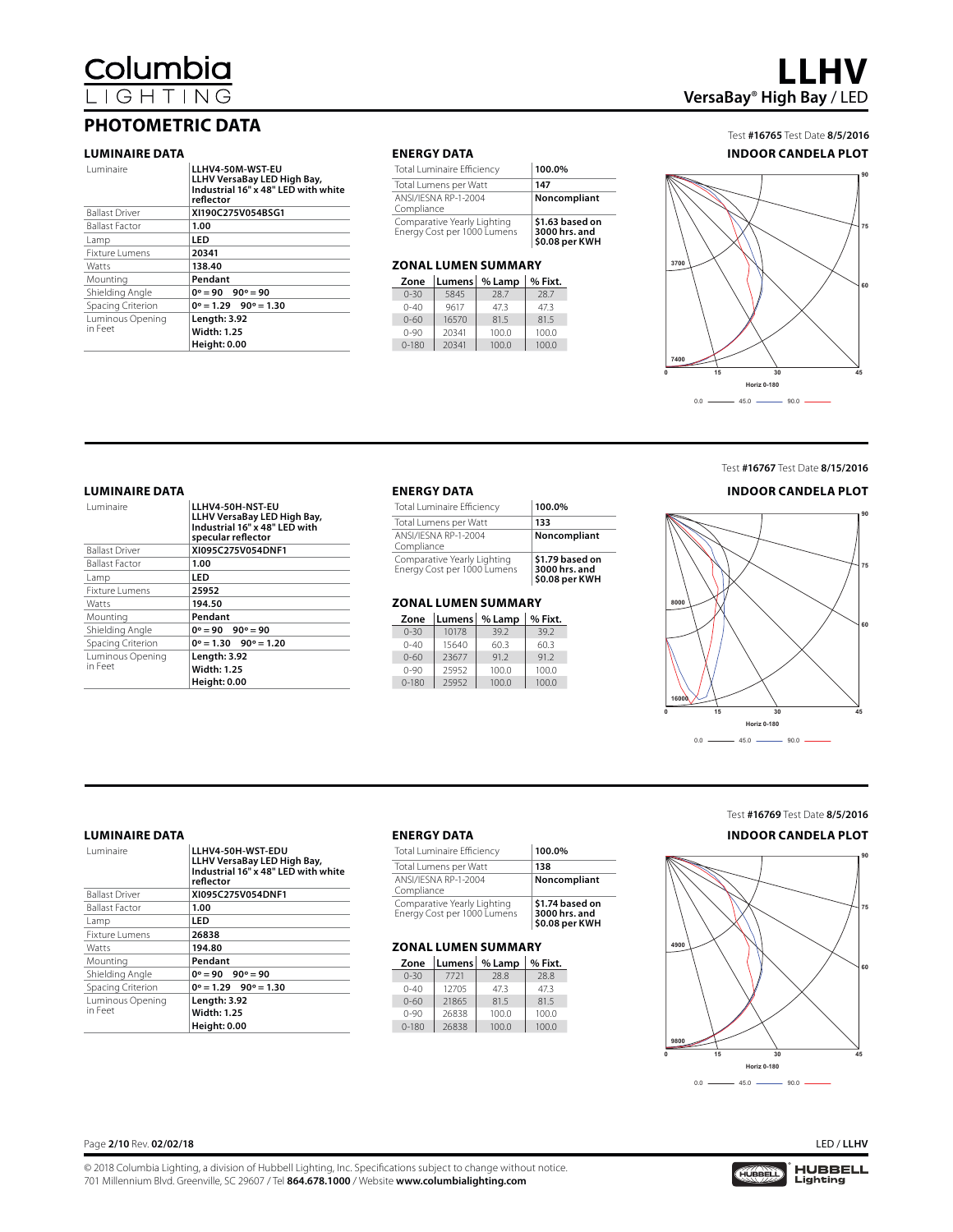columbia:

### **PHOTOMETRIC DATA**

#### **LUMINAIRE DATA**

| <b>Luminaire</b>            | LLHV4-50V-WST-EU<br>LLHV VersaBay LED High Bay,<br>Industrial 16" x 48" LED with white<br>reflector |
|-----------------------------|-----------------------------------------------------------------------------------------------------|
| <b>Ballast Driver</b>       | XI190C275V054BSG1                                                                                   |
| <b>Ballast Factor</b>       | 1.00                                                                                                |
| Lamp                        | LED                                                                                                 |
| <b>Fixture Lumens</b>       | 34964                                                                                               |
| Watts                       | 244.50                                                                                              |
| Mounting                    | Pendant                                                                                             |
| Shielding Angle             | $0^\circ = 90$ $90^\circ = 90$                                                                      |
| Spacing Criterion           | $0^\circ = 1.29$ $90^\circ = 1.29$                                                                  |
| Luminous Opening<br>in Feet | Length: 3.92<br><b>Width: 1.25</b><br><b>Height: 0.00</b>                                           |

#### **ENERGY DATA**

| Total Luminaire Efficiency                                 | 100.0%                                             |
|------------------------------------------------------------|----------------------------------------------------|
| Total Lumens per Watt                                      | 143                                                |
| ANSI/IESNA RP-1-2004<br>Compliance                         | Noncompliant                                       |
| Comparative Yearly Lighting<br>Energy Cost per 1000 Lumens | \$1.68 based on<br>3000 hrs. and<br>\$0.08 per KWH |

#### **ZONAL LUMEN SUMMARY**

| Zone      |       | Lumens % Lamp | $\frac{1}{2}$ % Fixt. |
|-----------|-------|---------------|-----------------------|
| $0 - 30$  | 9846  | 28.2          | 28.2                  |
| $0 - 40$  | 16304 | 46.6          | 46.6                  |
| $0 - 60$  | 28646 | 81.9          | 81.9                  |
| $0 - 90$  | 34964 | 100.0         | 100.0                 |
| $0 - 180$ | 34964 | 100.0         | 100.0                 |

## **LLHV VersaBay**® **High Bay** / LED

#### Test **#16773** Test Date **8/12/2016 INDOOR CANDELA PLOT**



#### **LUMINAIRE DATA**

| <b>Luminaire</b>      | LLHV4-50U-WST-EU<br>LLHV VersaBay LED High Bay,<br>Industrial 16" x 48" LED with white<br>reflector |
|-----------------------|-----------------------------------------------------------------------------------------------------|
| <b>Ballast Driver</b> | XI190C275V054BSG1                                                                                   |
| <b>Ballast Factor</b> | 1.00                                                                                                |
| Lamp                  | LED                                                                                                 |
| <b>Fixture Lumens</b> | 52435                                                                                               |
| Watts                 | 368.20                                                                                              |
| Mounting              | Pendant                                                                                             |
| Shielding Angle       | $0^\circ = 90$ $90^\circ = 90$                                                                      |
| Spacing Criterion     | $0^\circ = 1.29$ $90^\circ = 1.29$                                                                  |
| Luminous Opening      | Length: 3.92                                                                                        |
| in Feet               | <b>Width: 1.25</b>                                                                                  |
|                       | <b>Height: 0.00</b>                                                                                 |

#### **ENERGY DATA**

| Total Luminaire Efficiency                                 | 100.0%                                             |
|------------------------------------------------------------|----------------------------------------------------|
| Total Lumens per Watt                                      | 142                                                |
| ANSI/IESNA RP-1-2004<br>Compliance                         | Noncompliant                                       |
| Comparative Yearly Lighting<br>Energy Cost per 1000 Lumens | \$1.69 based on<br>3000 hrs. and<br>\$0.08 per KWH |

#### **ZONAL LUMEN SUMMARY**

| Zone      |       | Lumens   % Lamp | % Fixt. |
|-----------|-------|-----------------|---------|
| $0 - 30$  | 14998 | 28.6            | 28.6    |
| $0 - 40$  | 24736 | 47.2            | 47.2    |
| $0 - 60$  | 42692 | 81.4            | 81.4    |
| $0 - 90$  | 52435 | 100.0           | 100.0   |
| $0 - 180$ | 52435 | 100.0           | 100.0   |





|                   |                                | <b>LLHV PREDICTED LIFE</b>      | <b>LUMEN MAINTENANCE</b>          |         |            |        |  |
|-------------------|--------------------------------|---------------------------------|-----------------------------------|---------|------------|--------|--|
|                   | <b>LUMEN</b><br><b>PACKAGE</b> | <b>NOMINAL</b><br><b>LUMENS</b> | AMBIENT<br><b>OPERATING TEMP.</b> |         | <b>L80</b> | L90    |  |
|                   |                                | 12,000                          | 25                                | 339,000 | 209,000    | 94,000 |  |
|                   | L                              |                                 | 65                                | 233,000 | 144,000    | 65,000 |  |
|                   | M                              | 18,000                          | 25                                | 339,000 | 209,000    | 94,000 |  |
|                   |                                |                                 | 55                                | 266,000 | 164,000    | 74,000 |  |
| <b>CALCULATED</b> | Н                              | 24,000                          | 25                                | 339,000 | 209,000    | 94,000 |  |
| <b>HOURS</b>      |                                |                                 | 55                                | 217,000 | 134,000    | 60,000 |  |
|                   | V                              |                                 | 25                                | 339,000 | 209,000    | 94,000 |  |
|                   |                                | 30,000                          | 55                                | 204,000 | 126,000    | 57,000 |  |
|                   | χ                              |                                 | 25                                | 339,000 | 209,000    | 94,000 |  |
|                   |                                | 36,000                          | 55                                | 186,000 | 111,000    | 45,000 |  |
|                   |                                |                                 | 25                                | 339,000 | 209,000    | 94,000 |  |
|                   | U                              | 48,000                          | 55                                | 186,000 | 111,000    | 45,000 |  |

|                         |               |                                     |                           |   | 55               | <b>NA</b>                                                    | 40      | <b>NA</b>  |
|-------------------------|---------------|-------------------------------------|---------------------------|---|------------------|--------------------------------------------------------------|---------|------------|
|                         |               | <b>DRIVER GENERATION COMPARISON</b> |                           | M | 45               | NA                                                           | 35      | ΝA         |
|                         | <b>OUTPUT</b> | <b>PREVIOUS DRIVER QTY</b>          | <b>CURRENT DRIVER QTY</b> |   | 45               | NA                                                           | 35      | <b>NA</b>  |
|                         |               |                                     |                           |   | $C.F.*$          | NA                                                           | $C.F.*$ | NA         |
|                         |               |                                     |                           |   | C.F.*            | NA                                                           | $C.F.*$ | NA         |
|                         |               |                                     |                           |   | $C.F^*$          | NA                                                           | $C.F.*$ | NA         |
|                         |               |                                     |                           |   |                  |                                                              |         |            |
|                         |               |                                     |                           |   | *Consult Factory | ELL14: Factory installed emergency battery pack, 1400 lumens |         |            |
|                         |               |                                     |                           |   |                  |                                                              |         |            |
| Page 3/10 Rev. 02/02/18 |               |                                     |                           |   |                  |                                                              |         | LED / LLHV |

U | 55 | 45 | 50 | 45

**NO LENS LENS** No ELL14 | No ELL14 | ELL14 L | 65 | 45 | 60 | 45 M | 55 | 45 | 50 | 45 H | 55 | 45 | 50 | 45 V | 55 | 45 | 50 | 45 X | 55 | 45 | 50 | 45

**MAX. AMBIENT OPERATING TEMP.**

**LUMEN PACKAGE**

ELL14: Factory installed emergency battery pack, 1400 lumens

| MAX. AMBIENT OPERATING TEMP. (347V/480V) |                                                              |                |          |              |  |  |  |  |  |
|------------------------------------------|--------------------------------------------------------------|----------------|----------|--------------|--|--|--|--|--|
| <b>LUMEN</b>                             |                                                              | <b>NO LENS</b> | LENS     |              |  |  |  |  |  |
| PACKAGE                                  | No ELL14                                                     | <b>ELL14</b>   | No ELL14 | <b>ELL14</b> |  |  |  |  |  |
|                                          | 55                                                           | NA             | 40       | NA           |  |  |  |  |  |
| М                                        | 45                                                           | NA             | 35       | ΝA           |  |  |  |  |  |
| Н                                        | 45                                                           | ΝA             | 35       | ΝA           |  |  |  |  |  |
| ۷                                        | $C.F.*$                                                      | ΝA             | $C.F.*$  | ΝA           |  |  |  |  |  |
| X                                        | $C.F.*$                                                      | ΝA             | $C.F.*$  | ΝA           |  |  |  |  |  |
| U                                        | $C.F.*$                                                      | NA             | $C.F.*$  | NA           |  |  |  |  |  |
|                                          | ELL14: Factory installed emergency battery pack, 1400 lumens |                |          |              |  |  |  |  |  |

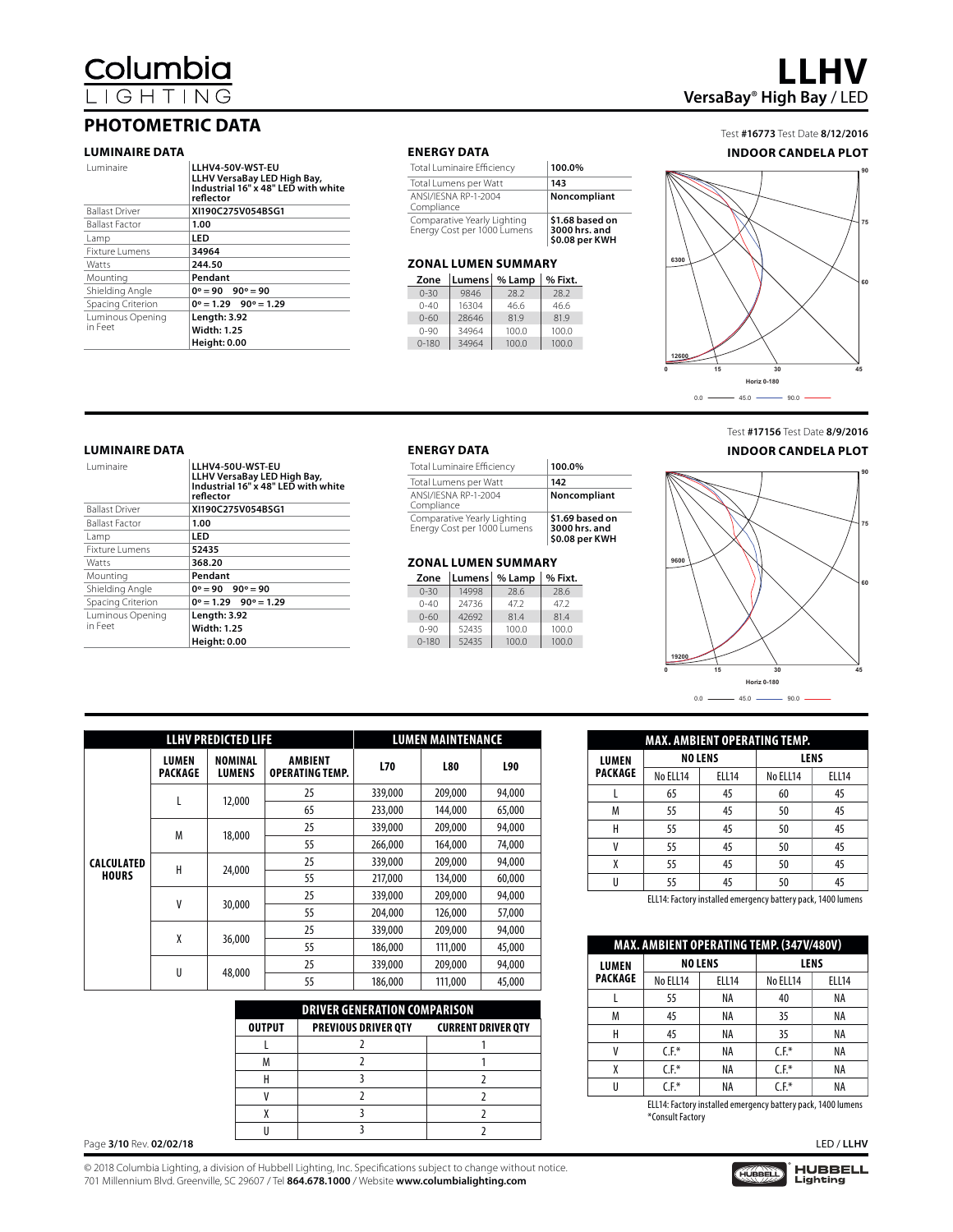| <b>Lumen Package</b>   | Output | Color | <b>Distribution</b> | Lens                   | <b>Wire Guard</b> | Lumens | Watts | <b>LPW</b> | <b>Typically Replaces</b>               |
|------------------------|--------|-------|---------------------|------------------------|-------------------|--------|-------|------------|-----------------------------------------|
| LLHV4-35L-NST-EU-CAWG  |        |       |                     | Clear Acrylic          | Wire Guard        | 10,898 | 88.6  | 123.0      |                                         |
| LLHV4-35L-NST-EU-CA    |        |       |                     | Clear Acrylic          |                   | 11,433 | 88.6  | 129.0      |                                         |
| LLHV4-35L-NST-EU-CPWG  |        |       |                     | Clear Polycarbonate    | Wire Guard        | 10,570 | 88.7  | 119.2      |                                         |
| LLHV4-35L-NST-EU-CP    |        |       |                     | Clear Polycarbonate    |                   | 11,089 | 88.7  | 125.0      |                                         |
| LLHV4-35L-NST-EU-CP    |        | 35K   |                     | Clear Polycarbonate    |                   | 11,266 | 88.7  | 127.0      |                                         |
| LLHV4-35L-NST-EU-SFAWG |        |       |                     | Smooth Frosted Acrylic | Wire Guard        | 10,494 | 88.8  | 118.2      |                                         |
| LLHV4-35L-NST-EU-SFA   |        |       |                     | Smooth Frosted Acrylic |                   | 11,009 | 88.8  | 124.0      |                                         |
| LLHV4-35L-NST-EU-WG    |        |       |                     |                        | Wire Guard        | 11,172 | 89.2  | 125.2      |                                         |
| LLHV4-35L-NST-EU       |        |       | Narrow              |                        |                   | 11,837 | 89    | 133.0      |                                         |
| LLHV4-40L-NST-EU-CAWG  |        |       |                     | Clear Acrylic          | Wire Guard        | 11,063 | 88.6  | 124.9      |                                         |
| LLHV4-40L-NST-EU-CA    |        |       |                     | Clear Acrylic          |                   | 11,616 | 88.6  | 131.1      |                                         |
| LLHV4-40L-NST-EU-CPWG  |        |       |                     | Clear Polycarbonate    | Wire Guard        | 10,730 | 88.7  | 121.0      |                                         |
| LLHV4-40L-NST-EU-CP    |        |       |                     | Clear Polycarbonate    |                   | 12,264 | 88.7  | 138.3      |                                         |
| LLHV4-40L-NST-EU-SFAWG |        |       |                     | Smooth Frosted Acrylic | Wire Guard        | 10,653 | 88.8  | 120.0      |                                         |
| LLHV4-40L-NST-EU-SFA   |        |       |                     | Smooth Frosted Acrylic |                   | 11,185 | 88.8  | 126.0      |                                         |
| LLHV4-40L-NST-EU-WG    |        |       |                     |                        | Wire Guard        | 11,351 | 89.2  | 127.3      |                                         |
| LLHV4-40L-NST-EU       |        |       |                     |                        |                   | 12,026 | 89    | 135.1      |                                         |
| LLHV4-40L-WST-EU-CAWG  |        | 40K   |                     | Clear Acrylic          | Wire Guard        | 11,506 | 88.6  | 129.9      |                                         |
| LLHV4-40L-WST-EU-CA    |        |       |                     | Clear Acrylic          |                   | 12,082 | 88.6  | 136.4      |                                         |
| LLHV4-40L-WST-EU-CPWG  |        |       |                     | Clear Polycarbonate    | Wire Guard        | 11,159 | 88.7  | 125.8      | 150W - 250W Metal                       |
| LLHV4-40L-WST-EU-CP    | Low    |       | Wide                | Clear Polycarbonate    |                   | 11,717 | 88.7  | 132.1      | Halide, 2T5 HO, 4T8                     |
| LLHV4-40L-WST-EU-SFAWG |        |       |                     | Smooth Frosted Acrylic | Wire Guard        | 11,079 | 88.8  | 124.8      |                                         |
| LLHV4-40L-WST-EU-SFA   |        |       |                     | Smooth Frosted Acrylic |                   | 11,632 | 88.8  | 131.0      |                                         |
| LLHV4-40L-WST-EU-WG    |        |       |                     |                        | Wire Guard        | 11,824 | 89.2  | 132.6      |                                         |
| LLHV4-40L-WST-EU       |        |       |                     |                        |                   | 12,453 | 89.2  | 139.6      |                                         |
| LLHV4-50L-NST-EU-CAWG  |        |       |                     | Clear Acrylic          | Wire Guard        | 12,043 | 88.6  | 135.9      |                                         |
| LLHV4-50L-NST-EU-CA    |        |       |                     | Clear Acrylic          |                   | 12,645 | 88.6  | 142.7      |                                         |
| LLHV4-50L-NST-EU-CPWG  |        |       |                     | Clear Polycarbonate    | Wire Guard        | 11,680 | 88.7  | 131.7      |                                         |
| LLHV4-50L-NST-EU-SFAWG |        |       | Narrow              | Smooth Frosted Acrylic | Wire Guard        | 11,596 | 88.8  | 130.6      |                                         |
| LLHV4-50L-NST-EU-SFA   |        |       |                     | Smooth Frosted Acrylic |                   | 12,176 | 88.8  | 137.1      |                                         |
| LLHV4-50L-NST-EU-WG    |        |       |                     |                        | Wire Guard        | 12,357 | 89.2  | 138.5      |                                         |
| LLHV4-50L-NST-EU       |        |       |                     |                        |                   | 13,091 | 89    | 147.1      |                                         |
| LLHV4-50L-WST-EU-CAWG  |        | 50K   |                     | Clear Acrylic          | Wire Guard        | 12,525 | 88.6  | 141.4      |                                         |
| LLHV4-50L-WST-EU-CA    |        |       |                     | Clear Acrylic          |                   | 13,152 | 88.6  | 148.4      |                                         |
| LLHV4-50L-WST-EU-CPWG  |        |       |                     | Clear Polycarbonate    | Wire Guard        | 12,148 | 88.7  | 137.0      |                                         |
| LLHV4-50L-WST-EU-CP    |        |       | Wide                | Clear Polycarbonate    |                   | 12,755 | 88.7  | 143.8      |                                         |
| LLHV4-50L-WST-EU-SFAWG |        |       |                     | Smooth Frosted Acrylic | Wire Guard        | 12,060 | 88.8  | 135.8      |                                         |
| LLHV4-50L-WST-EU-SFA   |        |       |                     | Smooth Frosted Acrylic |                   | 12,663 | 88.8  | 142.6      |                                         |
| LLHV4-50L-WST-EU-WG    |        |       |                     |                        | Wire Guard        | 12,871 | 89.2  | 144.3      |                                         |
| LLHV4-50L-WST-EU       |        |       |                     |                        |                   | 13,557 | 89.2  | 152.0      |                                         |
| LLHV4-35M-NST-EU-CAWG  |        |       |                     | Clear Acrylic          | Wire Guard        | 15,254 | 138.4 | 110.2      |                                         |
| LLHV4-35M-NST-EU-CA    |        |       |                     | Clear Acrylic          |                   | 16,057 | 138.4 | 116.0      |                                         |
| LLHV4-35M-NST-EU-CPWG  |        |       |                     | Clear Polycarbonate    | Wire Guard        | 14,583 | 138.4 | 105.4      |                                         |
| LLHV4-35M-NST-EU-CP    | Medium | 35K   | Narrow              | Clear Polycarbonate    |                   | 15,351 | 138.4 | 110.9      | 250W - 400W Metal<br>Halide, 4T5HO, 6T8 |
| LLHV4-35M-NST-EU-SFAWG |        |       |                     | Smooth Frosted Acrylic | Wire Guard        | 14,416 | 138.4 | 104.2      |                                         |
| LLHV4-35M-NST-EU-SFA   |        |       |                     | Smooth Frosted Acrylic |                   | 15,175 | 138.4 | 109.6      |                                         |
| LLHV4-35M-NST-EU-WG    |        |       |                     |                        | Wire Guard        | 16,763 | 138.4 | 121.1      |                                         |
| LLHV4-35M-NST-EU       |        |       |                     |                        |                   | 17,769 | 138.4 | 128.4      |                                         |

#### Page **4/10** Rev. **02/02/18** LED / **LLHV**

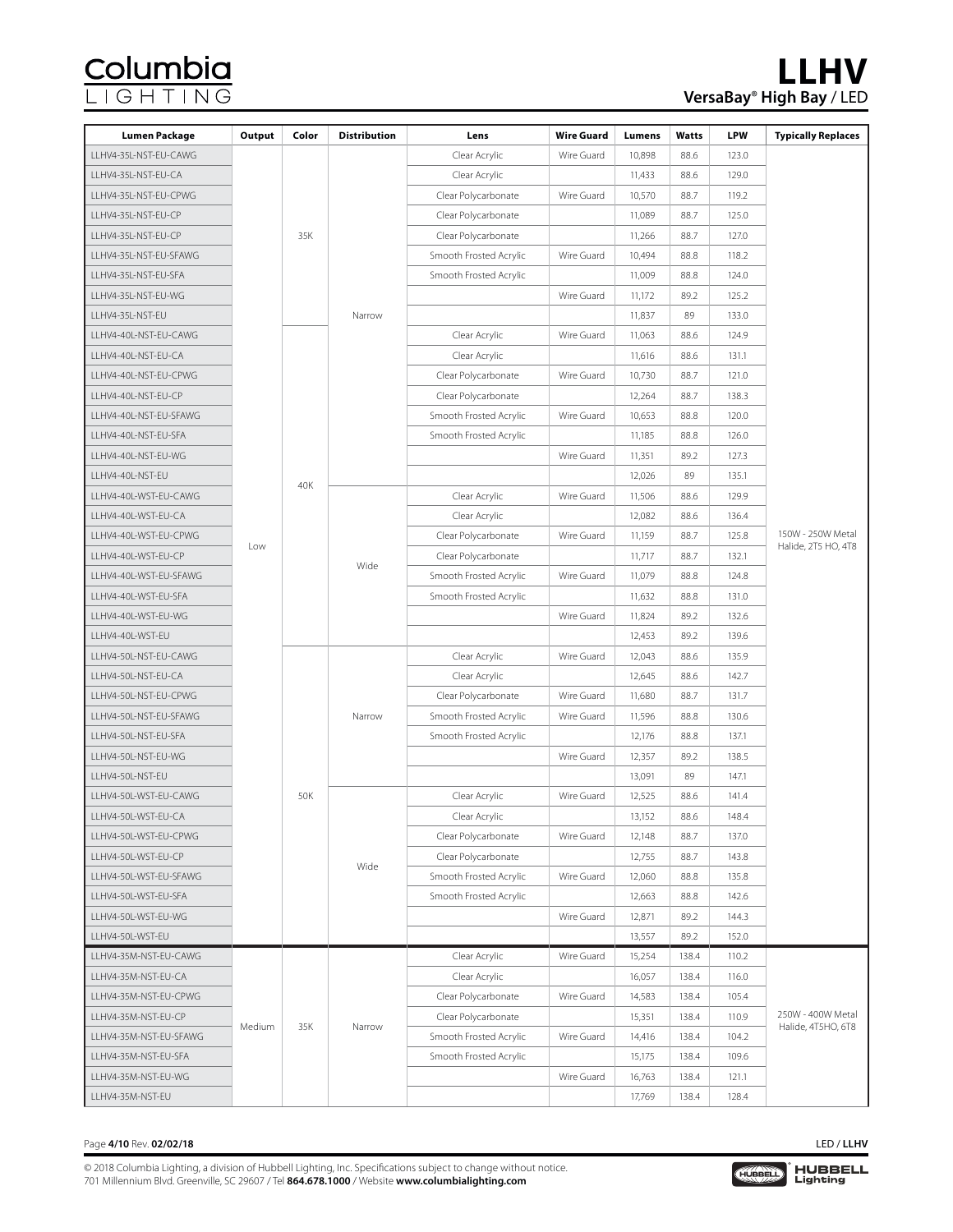## <u>Columbia</u><br>LIGHTING

| Lumen Package          | Output | Color | <b>Distribution</b> | Lens                   | <b>Wire Guard</b> | Lumens     | Watts  | <b>LPW</b>  | <b>Typically Replaces</b> |  |
|------------------------|--------|-------|---------------------|------------------------|-------------------|------------|--------|-------------|---------------------------|--|
| LLHV4-35M-WST-EU-CAWG  |        |       |                     | Clear Acrylic          | Wire Guard        | 15,890     | 138.4  | 114.8       |                           |  |
| LLHV4-35M-WST-EU-CA    |        |       |                     | Clear Acrylic          |                   | 16,726     | 138.4  | 120.9       |                           |  |
| LLHV4-35M-WST-EU-CPWG  |        |       |                     | Clear Polycarbonate    | Wire Guard        | 15,191     | 138.4  | 109.8       |                           |  |
| LLHV4-35M-WST-EU-CP    |        |       |                     | Clear Polycarbonate    |                   | 15,991     | 138.4  | 115.5       |                           |  |
| LLHV4-35M-WST-EU-SFAWG |        | 35K   | Wide                | Smooth Frosted Acrylic | Wire Guard        | 15,017     | 138.4  | 108.5       |                           |  |
| LLHV4-35M-WST-EU-SFA   |        |       |                     | Smooth Frosted Acrylic |                   | 15,807     | 138.4  | 114.2       |                           |  |
| LLHV4-35M-WST-EU-WG    |        |       |                     |                        | Wire Guard        | 17,461     | 138.4  | 126.2       |                           |  |
| LLHV4-35M-WST-EU       |        |       |                     |                        |                   | 18,391     | 138.4  | 132.9       |                           |  |
| LLHV4-40M-NST-EU-CAWG  |        |       |                     | Clear Acrylic          | Wire Guard        | 15,498     | 138.4  | 112.0       |                           |  |
| LLHV4-40M-NST-EU-CA    |        |       |                     | Clear Acrylic          |                   | 16,314     | 138.4  | 117.9       |                           |  |
| LLHV4-40M-NST-EU-CPWG  |        |       |                     | Clear Polycarbonate    | Wire Guard        | 14,817     | 138.4  | 107.1       |                           |  |
| LLHV4-40M-NST-EU-CP    |        |       |                     | Clear Polycarbonate    |                   | 15,597     | 138.4  | 112.7       |                           |  |
| LLHV4-40M-NST-EU-SFAWG |        |       | Narrow              | Smooth Frosted Acrylic | Wire Guard        | 14,647     | 138.4  | 105.8       |                           |  |
| LLHV4-40M-NST-EU-SFA   |        |       |                     | Smooth Frosted Acrylic |                   | 15,418     | 138.4  | 111.4       |                           |  |
| LLHV4-40M-NST-EU-WG    |        |       |                     |                        | Wire Guard        | 17,031     | 138.4  | 123.1       |                           |  |
| LLHV4-40M-NST-EU       |        |       |                     |                        |                   | 18,053     | 138.4  | 130.4       |                           |  |
| LLHV4-40M-WST-EU-CAWG  |        | 40K   |                     | Clear Acrylic          | Wire Guard        | 16,144     | 138.4  | 116.6       |                           |  |
| LLHV4-40M-WST-EU-CA    |        |       |                     | Clear Acrylic          |                   | 16,993     | 138.4  | 122.8       |                           |  |
| LLHV4-40M-WST-EU-CPWG  |        |       |                     | Clear Polycarbonate    | Wire Guard        | 15,435     | 138.4  | 111.5       |                           |  |
| LLHV4-40M-WST-EU-CP    |        |       |                     | Clear Polycarbonate    |                   | 16,246     | 138.4  | 117.4       | 250W - 400W Metal         |  |
| LLHV4-40M-WST-EU-SFAWG | Medium |       | Wide                | Smooth Frosted Acrylic | Wire Guard        | 15,257     | 138.4  | 110.2       | Halide, 4T5HO, 6T8        |  |
| LLHV4-40M-WST-EU-SFA   |        |       |                     | Smooth Frosted Acrylic |                   | 16,060     | 138.4  | 116.0       |                           |  |
| LLHV4-40M-WST-EU-WG    |        |       |                     |                        | Wire Guard        | 17,740     | 138.4  | 128.2       |                           |  |
| LLHV4-40M-WST-EU       |        |       |                     |                        |                   | 18,685     | 138.4  | 135.0       |                           |  |
| LLHV4-50M-NST-EU-CAWG  |        |       |                     | Clear Acrylic          | Wire Guard        | 16,871     | 138.4  | 121.9       |                           |  |
| LLHV4-50M-NST-EU-CA    |        |       | Narrow              | Clear Acrylic          |                   | 17,759     | 138.4  | 128.3       |                           |  |
| LLHV4-50M-NST-EU-CPWG  |        |       |                     | Clear Polycarbonate    | Wire Guard        | 16,129     | 138.4  | 116.5       |                           |  |
| LLHV4-50M-NST-EU-CP    |        |       |                     | Clear Polycarbonate    |                   | 16,979     | 138.4  | 122.7       |                           |  |
| LLHV4-50M-NST-EU-SFAWG |        |       |                     | Smooth Frosted Acrylic | Wire Guard        | 15,944     | 138.4  | 115.2       |                           |  |
| LLHV4-50M-NST-EU-SFA   |        |       |                     | Smooth Frosted Acrylic |                   | 16,783     | 138.4  | 121.3       |                           |  |
| LLHV4-50M-NST-EU-WG    |        |       |                     |                        | Wire Guard        | 18,539     | 138.4  | 134.0       |                           |  |
| LLHV4-50M-NST-EU       |        | 50K   |                     |                        |                   | 19,652     | 138.4  | 142.0       |                           |  |
| LLHV4-50M-WST-EU-CAWG  |        |       |                     | Clear Acrylic          | Wire Guard        | 17,574     | 138.4  | 127.0       |                           |  |
| LLHV4-50M-WST-EU-CA    |        |       |                     | Clear Acrylic          |                   | 18,499     | 138.4  | 133.7       |                           |  |
| LLHV4-50M-WST-EU-CPWG  |        |       |                     | Clear Polycarbonate    | Wire Guard        | 16,802     | 138.4  | 121.4       |                           |  |
| LLHV4-50M-WST-EU-CP    |        |       | Wide                | Clear Polycarbonate    |                   | 17,686     | 138.4  | 127.8       |                           |  |
| LLHV4-50M-WST-EU-SFAWG |        |       |                     | Smooth Frosted Acrylic | Wire Guard        | 16,608     | 138.4  | 120.0       |                           |  |
| LLHV4-50M-WST-EU-SFA   |        |       |                     | Smooth Frosted Acrylic |                   | 17,482     | 138.4  | 126.3       |                           |  |
| LLHV4-50M-WST-EU-WG    |        |       |                     |                        | Wire Guard        | 19,312     | 138.4  | 139.5       |                           |  |
| LLHV4-50M-WST-EU       |        |       |                     |                        |                   | 20,340     | 138.4  | 147.0       |                           |  |
| LLHV4-35H-NST-EU-CAWG  |        |       |                     | Clear Acrylic          | Wire Guard        | 19,979     | 193.5  | 103.3       |                           |  |
| LLHV4-35H-NST-EU-CA    |        |       |                     | Clear Acrylic          |                   | 21,206     | 193.7  | 109.5       |                           |  |
| LLHV4-35H-NST-EU-CP    |        |       | Narrow              | Clear Polycarbonate    |                   | 20,476     | 193.3  | 105.9       |                           |  |
| LLHV4-35H-NST-EU-SFA   | High   | 35K   |                     | Smooth Frosted Acrylic |                   | 20,197     | 193.4  | 104.4       | 400W Metal Halide,        |  |
| LLHV4-35H-NST-EU-WG    |        | Wide  |                     | Wire Guard             | 22,201            | 193.8      | 114.6  | 6T5 HO, 8T8 |                           |  |
| LLHV4-35H-NST-EU       |        |       |                     |                        |                   |            | 23,465 | 194.5       | 120.6                     |  |
| LLHV4-35H-WST-EU-CAWG  |        |       |                     |                        | Clear Acrylic     | Wire Guard | 20,827 | 193.5       | 107.6                     |  |
| LLHV4-35H-WST-EU-CA    |        |       |                     | Clear Acrylic          |                   | 22,105     | 193.7  | 114.1       |                           |  |

#### Page **5/10** Rev. **02/02/18** LED / **LLHV**

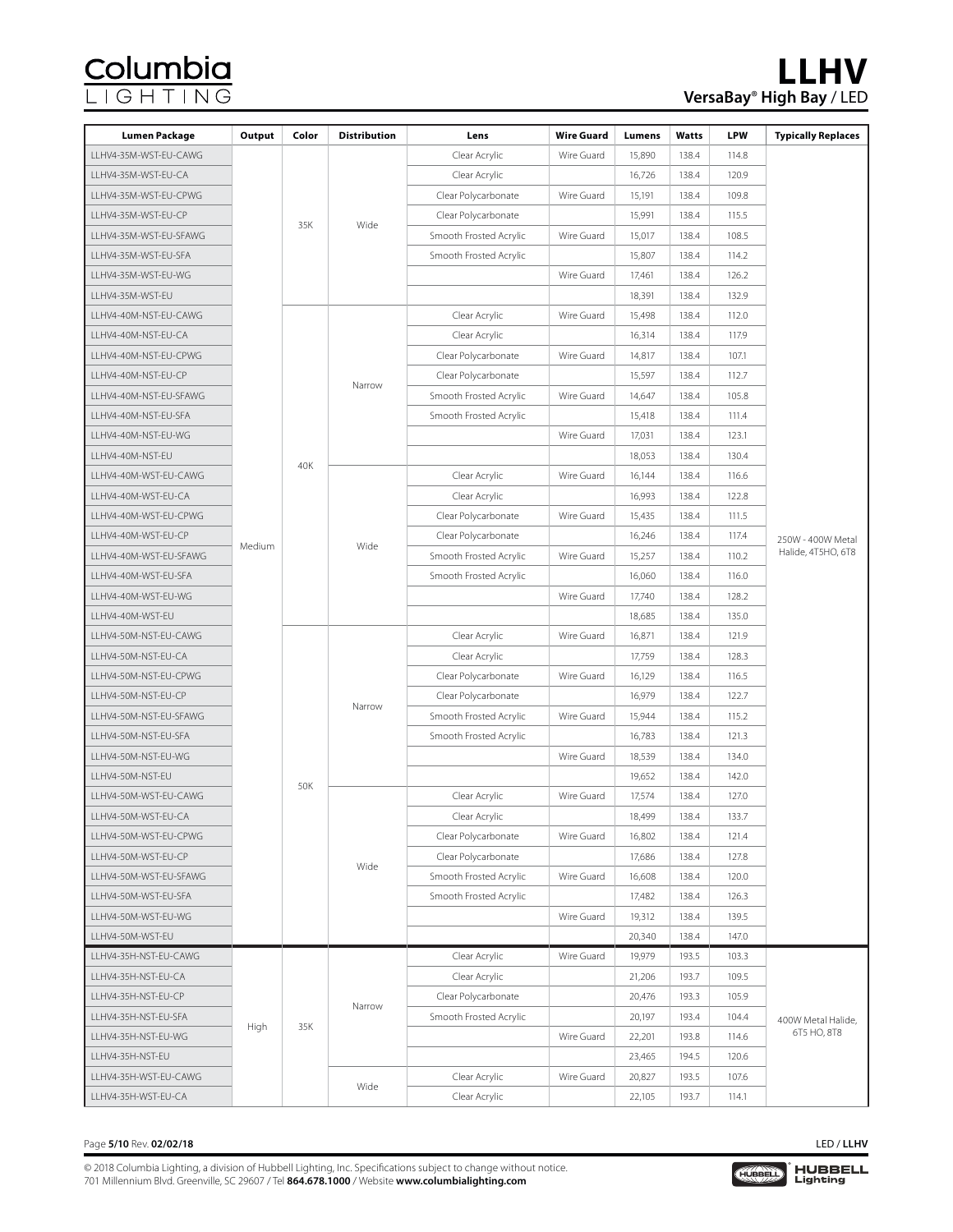| <b>Lumen Package</b>   | Output    | Color | <b>Distribution</b> | Lens                   | <b>Wire Guard</b> | Lumens | Watts | <b>LPW</b> | <b>Typically Replaces</b>   |
|------------------------|-----------|-------|---------------------|------------------------|-------------------|--------|-------|------------|-----------------------------|
| LLHV4-35H-WST-EU-CPWG  |           |       |                     | Clear Polycarbonate    | Wire Guard        | 20,162 | 193.4 | 104.2      |                             |
| LLHV4-35H-WST-EU-CP    |           |       |                     | Clear Polycarbonate    |                   | 21,344 | 193.3 | 110.4      |                             |
| LLHV4-35H-WST-EU-SFAWG |           |       |                     | Smooth Frosted Acrylic | Wire Guard        | 19,917 | 193.3 | 103.0      |                             |
| LLHV4-35H-WST-EU-SFA   |           | 35K   | Wide                | Smooth Frosted Acrylic |                   | 21,054 | 193.4 | 108.9      |                             |
| LLHV4-35H-WST-EU-WG    |           |       |                     |                        | Wire Guard        | 23,142 | 193.8 | 119.4      |                             |
| LLHV4-35H-WST-EU       |           |       |                     |                        |                   | 24,265 | 194.8 | 124.6      |                             |
| LLHV4-40H-NST-EU-CAWG  |           |       |                     | Clear Acrylic          | Wire Guard        | 20,298 | 193.5 | 104.9      |                             |
| LLHV4-40H-NST-EU-CA    |           |       |                     | Clear Acrylic          |                   | 21,546 | 193.7 | 111.2      |                             |
| LLHV4-40H-NST-EU-CP    |           |       | Narrow              | Clear Polycarbonate    |                   | 20,803 | 193.3 | 107.6      |                             |
| LLHV4-40H-NST-EU-SFA   |           |       |                     | Smooth Frosted Acrylic |                   | 20,521 | 193.4 | 106.1      |                             |
| LLHV4-40H-NST-EU-WG    |           |       |                     |                        | Wire Guard        | 22,556 | 193.8 | 116.4      |                             |
| LLHV4-40H-NST-EU       |           |       |                     |                        |                   | 23,840 | 194.5 | 122.6      |                             |
| LLHV4-40H-WST-EU-CAWG  |           | 40K   |                     | Clear Acrylic          | Wire Guard        | 21,144 | 193.5 | 109.3      |                             |
| LLHV4-40H-WST-EU-CA    |           |       |                     | Clear Acrylic          |                   | 22,443 | 193.7 | 115.9      |                             |
| LLHV4-40H-WST-EU-CPWG  |           |       |                     | Clear Polycarbonate    | Wire Guard        | 20,468 | 193.4 | 105.8      |                             |
| LLHV4-40H-WST-EU-CP    |           |       | Wide                | Clear Polycarbonate    |                   | 21,670 | 193.3 | 112.1      |                             |
| LLHV4-40H-WST-EU-SFAWG |           |       |                     | Smooth Frosted Acrylic | Wire Guard        | 20,220 | 193.3 | 104.6      |                             |
| LLHV4-40H-WST-EU-SFA   | High      |       |                     | Smooth Frosted Acrylic |                   | 21,376 | 193.4 | 110.5      | 400W Metal Halide.          |
| LLHV4-40H-WST-EU-WG    |           |       |                     |                        | Wire Guard        | 23,496 | 193.8 | 121.2      | 6T5 HO, 8T8                 |
| LLHV4-40H-WST-EU       |           |       |                     |                        |                   | 24,653 | 194.8 | 126.6      |                             |
| LLHV4-50H-NST-EU-CAWG  |           |       |                     | Clear Acrylic          | Wire Guard        | 22,096 | 193.5 | 114.2      |                             |
| LLHV4-50H-NST-EU-CA    |           |       |                     | Clear Acrylic          |                   | 23,454 | 193.7 | 121.1      |                             |
| LLHV4-50H-NST-EU-CPWG  |           |       |                     | Clear Polycarbonate    | Wire Guard        | 21,390 | 193.4 | 110.6      |                             |
| LLHV4-50H-NST-EU-CP    |           |       | Narrow              | Clear Polycarbonate    |                   | 22,646 | 193.3 | 117.2      |                             |
| LLHV4-50H-NST-EU-SFAWG |           |       |                     | Smooth Frosted Acrylic | Wire Guard        | 21,131 | 193.3 | 109.3      |                             |
| LLHV4-50H-NST-EU-SFA   |           |       |                     | Smooth Frosted Acrylic |                   | 22,338 | 193.4 | 115.5      |                             |
| LLHV4-50H-NST-EU-WG    |           |       |                     |                        | Wire Guard        | 24,554 | 193.8 | 126.7      |                             |
| LLHV4-50H-NST-EU       |           | 50K   |                     |                        |                   | 25,952 | 194.5 | 133.4      |                             |
| LLHV4-50H-WST-EU-CAWG  |           |       |                     | Clear Acrylic          | Wire Guard        | 23,017 | 193.5 | 119.0      |                             |
| LLHV4-50H-WST-EU-CA    |           |       |                     | Clear Acrylic          |                   | 24,432 | 193.7 | 126.1      |                             |
| LLHV4-50H-WST-EU-CPWG  |           |       |                     | Clear Polycarbonate    | Wire Guard        | 22,281 | 193.4 | 115.2      |                             |
| LLHV4-50H-WST-EU-CP    |           |       | Wide                | Clear Polycarbonate    |                   | 23,590 | 193.3 | 122.0      |                             |
| LLHV4-50H-WST-EU-SFAWG |           |       |                     | Smooth Frosted Acrylic | Wire Guard        | 22,012 | 193.3 | 113.9      |                             |
| LLHV4-50H-WST-EU-SFA   |           |       |                     | Smooth Frosted Acrylic |                   | 23,269 | 193.4 | 120.3      |                             |
| LLHV4-50H-WST-EU-WG    |           |       |                     |                        | Wire Guard        | 25,577 | 193.8 | 132.0      |                             |
| LLHV4-50H-WST-EU       |           |       |                     |                        |                   | 26,837 | 194.8 | 137.8      |                             |
| LLHV4-35V-NST-EU-CAWG  |           |       |                     | Clear Acrylic          | Wire Guard        | 28,507 | 244.3 | 116.7      |                             |
| LLHV4-35V-NST-EU-CA    |           |       |                     | Clear Acrylic          |                   | 29,932 | 244.3 | 122.5      |                             |
| LLHV4-35V-NST-EU-CPWG  |           |       |                     | Clear Polycarbonate    | Wire Guard        | 27,578 | 244.3 | 112.9      |                             |
| LLHV4-35V-NST-EU-CP    |           |       | Narrow              | Clear Polycarbonate    |                   | 28,957 | 244.3 | 118.5      |                             |
| LLHV4-35V-NST-EU-SFAWG |           |       |                     | Smooth Frosted Acrylic | Wire Guard        | 27,268 | 244.3 | 111.6      |                             |
| LLHV4-35V-NST-EU-SFA   | Very High | 35K   |                     | Smooth Frosted Acrylic |                   | 28,631 | 244.3 | 117.2      | 400W - 750W Metal<br>Halide |
| LLHV4-35V-NST-EU-WG    |           |       |                     |                        | Wire Guard        | 29,414 | 244.5 | 120.3      |                             |
| LLHV4-35V-NST-EU       |           |       |                     |                        |                   | 31,013 | 244.3 | 126.9      |                             |
| LLHV4-35V-WST-EU-CAWG  |           | Wide  |                     | Clear Acrylic          | Wire Guard        | 29,077 | 244.3 | 119.0      |                             |
| LLHV4-35V-WST-EU-CA    |           |       |                     | Clear Acrylic          |                   | 30,531 | 244.3 | 125.0      |                             |
| LLHV4-35V-WST-EU-CPWG  |           |       |                     | Clear Polycarbonate    | Wire Guard        | 28,130 | 244.3 | 115.1      |                             |

#### Page **6/10** Rev. **02/02/18** LED / **LLHV**

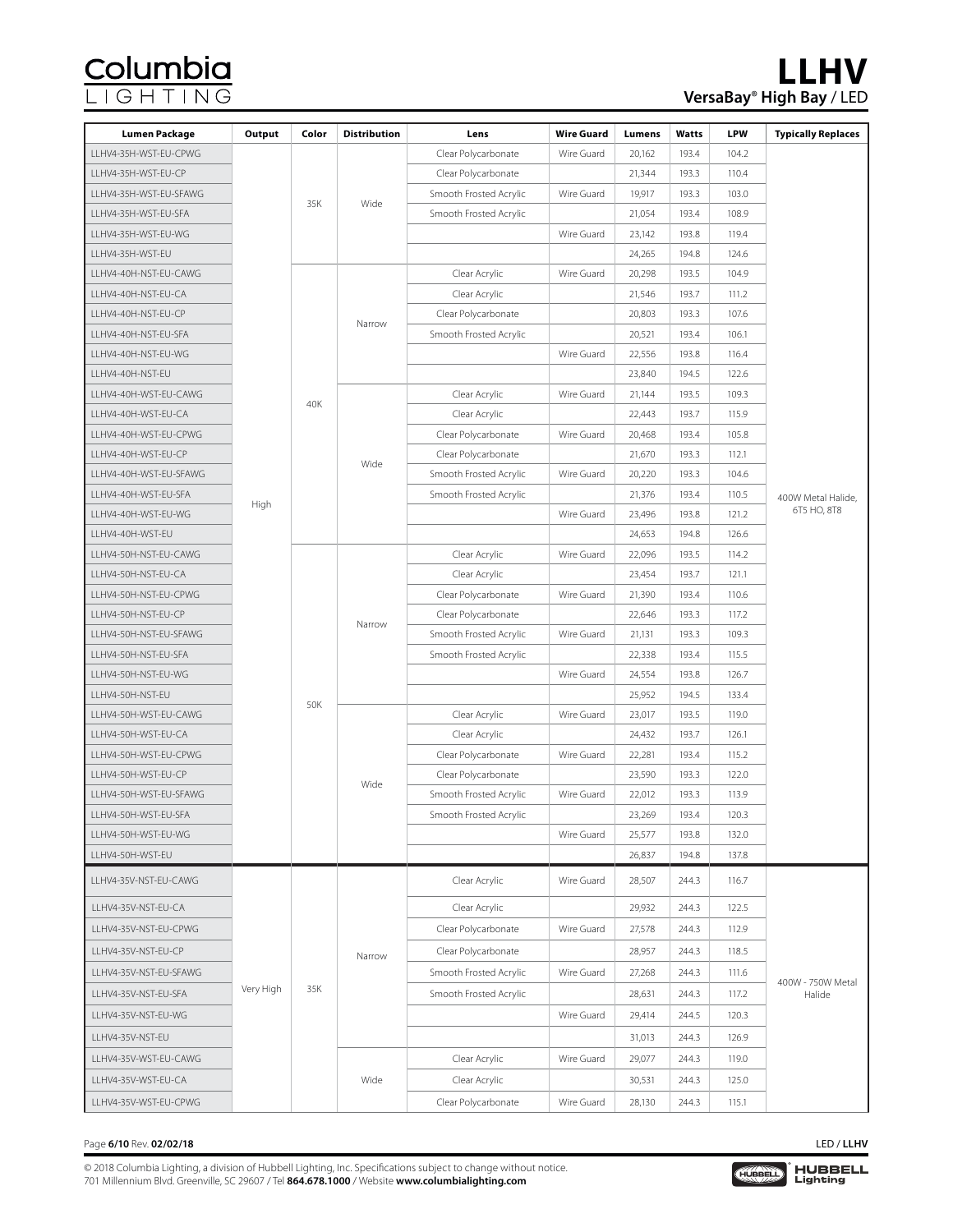| LLHV4-35V-WST-EU-CP<br>Clear Polycarbonate<br>29,536<br>244.3<br>120.9<br>Smooth Frosted Acrylic<br>Wire Guard<br>27,813<br>244.3<br>113.8<br>LLHV4-35V-WST-EU-SFAWG<br>35K<br>Wide<br>Smooth Frosted Acrylic<br>29,204<br>244.3<br>119.5<br>LLHV4-35V-WST-EU-SFA<br>LLHV4-35V-WST-EU-WG<br>Wire Guard<br>30,014<br>244.5<br>122.8<br>LLHV4-35V-WST-EU<br>31,613<br>244.5<br>129.3<br>Clear Acrylic<br>28,963<br>LLHV4-40V-NST-EU-CAWG<br>Wire Guard<br>244.3<br>118.6<br>LLHV4-40V-NST-EU-CA<br>Clear Acrylic<br>30,411<br>244.3<br>124.5<br>LLHV4-40V-NST-EU-CPWG<br>Clear Polycarbonate<br>Wire Guard<br>28,019<br>244.3<br>114.7<br>LLHV4-40V-NST-EU-CP<br>29,420<br>244.3<br>Clear Polycarbonate<br>120.4<br>Narrow<br>Wire Guard<br>LLHV4-40V-NST-EU-SFAWG<br>Smooth Frosted Acrylic<br>27,704<br>244.3<br>113.4<br>LLHV4-40V-NST-EU-SFA<br>Smooth Frosted Acrylic<br>29,090<br>244.3<br>119.1<br>Wire Guard<br>29,884<br>244.5<br>122.2<br>LLHV4-40V-NST-EU-WG<br>31,509<br>129.0<br>LLHV4-40V-NST-EU<br>244.3<br>40K<br>Clear Acrylic<br>Wire Guard<br>29,542<br>244.3<br>120.9<br>LLHV4-40V-WST-EU-CAWG<br>Clear Acrylic<br>LLHV4-40V-WST-EU-CA<br>31,019<br>244.3<br>127.0<br>244.3<br>117.0<br>LLHV4-40V-WST-EU-CPWG<br>Clear Polycarbonate<br>Wire Guard<br>28,580<br>30,009<br>244.3<br>LLHV4-40V-WST-EU-CP<br>Clear Polycarbonate<br>122.8<br>Wide<br>Smooth Frosted Acrylic<br>LLHV4-40V-WST-EU-SFAWG<br>Wire Guard<br>28,258<br>244.3<br>115.7<br>400W - 750W Metal<br>Very High<br>Smooth Frosted Acrylic<br>29,671<br>244.3<br>121.5<br>LLHV4-40V-WST-EU-SFA<br>Halide<br>LLHV4-40V-WST-EU-WG<br>30,495<br>244.5<br>Wire Guard<br>124.7<br>LLHV4-40V-WST-EU<br>34,964<br>244.5<br>143.0<br>LLHV4-50V-NST-EU-CAWG<br>Clear Acrylic<br>Wire Guard<br>31,529<br>244.3<br>129.1<br>LLHV4-50V-NST-EU-CA<br>33,105<br>244.3<br>135.5<br>Clear Acrylic<br>Clear Polycarbonate<br>Wire Guard<br>30,501<br>244.3<br>124.9<br>LLHV4-50V-NST-EU-CPWG<br>Clear Polycarbonate<br>32,026<br>LLHV4-50V-NST-EU-CP<br>244.3<br>131.1<br>Narrow<br>Smooth Frosted Acrylic<br>30,158<br>LLHV4-50V-NST-EU-SFAWG<br>Wire Guard<br>244.3<br>123.4<br>Smooth Frosted Acrylic<br>LLHV4-50V-NST-EU-SFA<br>31,666<br>244.3<br>129.6<br>LLHV4-50V-NST-EU-WG<br>Wire Guard<br>32,532<br>244.5<br>133.1<br>LLHV4-50V-NST-EU<br>34,301<br>244.3<br>140.4<br>50K<br>LLHV4-50V-WST-EU-CAWG<br>Clear Acrylic<br>Wire Guard<br>32,159<br>244.3<br>131.6<br>Clear Acrylic<br>244.3<br>138.2<br>LLHV4-50V-WST-EU-CA<br>33,767<br>Clear Polycarbonate<br>LLHV4-50V-WST-EU-CPWG<br>Wire Guard<br>31,111<br>244.3<br>127.3<br>LLHV4-50V-WST-EU-CP<br>Clear Polycarbonate<br>32,667<br>244.3<br>133.7<br>Wide<br>Wire Guard<br>30,762<br>244.3<br>125.9<br>LLHV4-50V-WST-EU-SFAWG<br>Smooth Frosted Acrylic<br>LLHV4-50V-WST-EU-SFA<br>32,299<br>244.3<br>132.2<br>Smooth Frosted Acrylic<br>LLHV4-50V-WST-EU-WG<br>Wire Guard<br>33,196<br>244.5<br>135.8<br>LLHV4-50V-WST-EU<br>34,964<br>143.0<br>244.5<br>LLHV4-35X-NST-EU-CAWG<br>Clear Acrylic<br>Wire Guard<br>32,502<br>285.9<br>113.7<br>LLHV4-35X-NST-EU-CA<br>Clear Acrylic<br>34,127<br>285.9<br>119.4<br>Clear Polycarbonate<br>Wire Guard<br>31,442<br>285.9<br>110.0<br>LLHV4-35X-NST-EU-CPWG<br>LLHV4-35X-NST-EU-CP<br>Clear Polycarbonate<br>33,014<br>285.9<br>115.5<br>Narrow<br>LLHV4-35X-NST-EU-SFAWG<br>Smooth Frosted Acrylic<br>Wire Guard<br>31,089<br>285.9<br>108.7<br>750W - 1,000W Metal<br>Extra High<br>35K<br>Smooth Frosted Acrylic<br>32,643<br>285.9<br>114.2<br>LLHV4-35X-NST-EU-SFA<br>Halide<br>Wire Guard<br>33,356<br>LLHV4-35X-NST-EU-WG<br>286.7<br>116.3<br>LLHV4-35X-NST-EU<br>35,359<br>285.9<br>123.7<br>LLHV4-35X-WST-EU-CAWG<br>Clear Acrylic<br>Wire Guard<br>33,152<br>285.9<br>116.0 | Lumen Package       | Output | Color | <b>Distribution</b> | Lens          | <b>Wire Guard</b> | Lumens | Watts | <b>LPW</b> | <b>Typically Replaces</b> |
|-------------------------------------------------------------------------------------------------------------------------------------------------------------------------------------------------------------------------------------------------------------------------------------------------------------------------------------------------------------------------------------------------------------------------------------------------------------------------------------------------------------------------------------------------------------------------------------------------------------------------------------------------------------------------------------------------------------------------------------------------------------------------------------------------------------------------------------------------------------------------------------------------------------------------------------------------------------------------------------------------------------------------------------------------------------------------------------------------------------------------------------------------------------------------------------------------------------------------------------------------------------------------------------------------------------------------------------------------------------------------------------------------------------------------------------------------------------------------------------------------------------------------------------------------------------------------------------------------------------------------------------------------------------------------------------------------------------------------------------------------------------------------------------------------------------------------------------------------------------------------------------------------------------------------------------------------------------------------------------------------------------------------------------------------------------------------------------------------------------------------------------------------------------------------------------------------------------------------------------------------------------------------------------------------------------------------------------------------------------------------------------------------------------------------------------------------------------------------------------------------------------------------------------------------------------------------------------------------------------------------------------------------------------------------------------------------------------------------------------------------------------------------------------------------------------------------------------------------------------------------------------------------------------------------------------------------------------------------------------------------------------------------------------------------------------------------------------------------------------------------------------------------------------------------------------------------------------------------------------------------------------------------------------------------------------------------------------------------------------------------------------------------------------------------------------------------------------------------------------------------------------------------------------------------------------------------------------------------------------------------------------------------------------------------------------------------------------------------------------------------------------------|---------------------|--------|-------|---------------------|---------------|-------------------|--------|-------|------------|---------------------------|
|                                                                                                                                                                                                                                                                                                                                                                                                                                                                                                                                                                                                                                                                                                                                                                                                                                                                                                                                                                                                                                                                                                                                                                                                                                                                                                                                                                                                                                                                                                                                                                                                                                                                                                                                                                                                                                                                                                                                                                                                                                                                                                                                                                                                                                                                                                                                                                                                                                                                                                                                                                                                                                                                                                                                                                                                                                                                                                                                                                                                                                                                                                                                                                                                                                                                                                                                                                                                                                                                                                                                                                                                                                                                                                                                                                   |                     |        |       |                     |               |                   |        |       |            |                           |
|                                                                                                                                                                                                                                                                                                                                                                                                                                                                                                                                                                                                                                                                                                                                                                                                                                                                                                                                                                                                                                                                                                                                                                                                                                                                                                                                                                                                                                                                                                                                                                                                                                                                                                                                                                                                                                                                                                                                                                                                                                                                                                                                                                                                                                                                                                                                                                                                                                                                                                                                                                                                                                                                                                                                                                                                                                                                                                                                                                                                                                                                                                                                                                                                                                                                                                                                                                                                                                                                                                                                                                                                                                                                                                                                                                   |                     |        |       |                     |               |                   |        |       |            |                           |
|                                                                                                                                                                                                                                                                                                                                                                                                                                                                                                                                                                                                                                                                                                                                                                                                                                                                                                                                                                                                                                                                                                                                                                                                                                                                                                                                                                                                                                                                                                                                                                                                                                                                                                                                                                                                                                                                                                                                                                                                                                                                                                                                                                                                                                                                                                                                                                                                                                                                                                                                                                                                                                                                                                                                                                                                                                                                                                                                                                                                                                                                                                                                                                                                                                                                                                                                                                                                                                                                                                                                                                                                                                                                                                                                                                   |                     |        |       |                     |               |                   |        |       |            |                           |
|                                                                                                                                                                                                                                                                                                                                                                                                                                                                                                                                                                                                                                                                                                                                                                                                                                                                                                                                                                                                                                                                                                                                                                                                                                                                                                                                                                                                                                                                                                                                                                                                                                                                                                                                                                                                                                                                                                                                                                                                                                                                                                                                                                                                                                                                                                                                                                                                                                                                                                                                                                                                                                                                                                                                                                                                                                                                                                                                                                                                                                                                                                                                                                                                                                                                                                                                                                                                                                                                                                                                                                                                                                                                                                                                                                   |                     |        |       |                     |               |                   |        |       |            |                           |
|                                                                                                                                                                                                                                                                                                                                                                                                                                                                                                                                                                                                                                                                                                                                                                                                                                                                                                                                                                                                                                                                                                                                                                                                                                                                                                                                                                                                                                                                                                                                                                                                                                                                                                                                                                                                                                                                                                                                                                                                                                                                                                                                                                                                                                                                                                                                                                                                                                                                                                                                                                                                                                                                                                                                                                                                                                                                                                                                                                                                                                                                                                                                                                                                                                                                                                                                                                                                                                                                                                                                                                                                                                                                                                                                                                   |                     |        |       |                     |               |                   |        |       |            |                           |
|                                                                                                                                                                                                                                                                                                                                                                                                                                                                                                                                                                                                                                                                                                                                                                                                                                                                                                                                                                                                                                                                                                                                                                                                                                                                                                                                                                                                                                                                                                                                                                                                                                                                                                                                                                                                                                                                                                                                                                                                                                                                                                                                                                                                                                                                                                                                                                                                                                                                                                                                                                                                                                                                                                                                                                                                                                                                                                                                                                                                                                                                                                                                                                                                                                                                                                                                                                                                                                                                                                                                                                                                                                                                                                                                                                   |                     |        |       |                     |               |                   |        |       |            |                           |
|                                                                                                                                                                                                                                                                                                                                                                                                                                                                                                                                                                                                                                                                                                                                                                                                                                                                                                                                                                                                                                                                                                                                                                                                                                                                                                                                                                                                                                                                                                                                                                                                                                                                                                                                                                                                                                                                                                                                                                                                                                                                                                                                                                                                                                                                                                                                                                                                                                                                                                                                                                                                                                                                                                                                                                                                                                                                                                                                                                                                                                                                                                                                                                                                                                                                                                                                                                                                                                                                                                                                                                                                                                                                                                                                                                   |                     |        |       |                     |               |                   |        |       |            |                           |
|                                                                                                                                                                                                                                                                                                                                                                                                                                                                                                                                                                                                                                                                                                                                                                                                                                                                                                                                                                                                                                                                                                                                                                                                                                                                                                                                                                                                                                                                                                                                                                                                                                                                                                                                                                                                                                                                                                                                                                                                                                                                                                                                                                                                                                                                                                                                                                                                                                                                                                                                                                                                                                                                                                                                                                                                                                                                                                                                                                                                                                                                                                                                                                                                                                                                                                                                                                                                                                                                                                                                                                                                                                                                                                                                                                   |                     |        |       |                     |               |                   |        |       |            |                           |
|                                                                                                                                                                                                                                                                                                                                                                                                                                                                                                                                                                                                                                                                                                                                                                                                                                                                                                                                                                                                                                                                                                                                                                                                                                                                                                                                                                                                                                                                                                                                                                                                                                                                                                                                                                                                                                                                                                                                                                                                                                                                                                                                                                                                                                                                                                                                                                                                                                                                                                                                                                                                                                                                                                                                                                                                                                                                                                                                                                                                                                                                                                                                                                                                                                                                                                                                                                                                                                                                                                                                                                                                                                                                                                                                                                   |                     |        |       |                     |               |                   |        |       |            |                           |
|                                                                                                                                                                                                                                                                                                                                                                                                                                                                                                                                                                                                                                                                                                                                                                                                                                                                                                                                                                                                                                                                                                                                                                                                                                                                                                                                                                                                                                                                                                                                                                                                                                                                                                                                                                                                                                                                                                                                                                                                                                                                                                                                                                                                                                                                                                                                                                                                                                                                                                                                                                                                                                                                                                                                                                                                                                                                                                                                                                                                                                                                                                                                                                                                                                                                                                                                                                                                                                                                                                                                                                                                                                                                                                                                                                   |                     |        |       |                     |               |                   |        |       |            |                           |
|                                                                                                                                                                                                                                                                                                                                                                                                                                                                                                                                                                                                                                                                                                                                                                                                                                                                                                                                                                                                                                                                                                                                                                                                                                                                                                                                                                                                                                                                                                                                                                                                                                                                                                                                                                                                                                                                                                                                                                                                                                                                                                                                                                                                                                                                                                                                                                                                                                                                                                                                                                                                                                                                                                                                                                                                                                                                                                                                                                                                                                                                                                                                                                                                                                                                                                                                                                                                                                                                                                                                                                                                                                                                                                                                                                   |                     |        |       |                     |               |                   |        |       |            |                           |
|                                                                                                                                                                                                                                                                                                                                                                                                                                                                                                                                                                                                                                                                                                                                                                                                                                                                                                                                                                                                                                                                                                                                                                                                                                                                                                                                                                                                                                                                                                                                                                                                                                                                                                                                                                                                                                                                                                                                                                                                                                                                                                                                                                                                                                                                                                                                                                                                                                                                                                                                                                                                                                                                                                                                                                                                                                                                                                                                                                                                                                                                                                                                                                                                                                                                                                                                                                                                                                                                                                                                                                                                                                                                                                                                                                   |                     |        |       |                     |               |                   |        |       |            |                           |
|                                                                                                                                                                                                                                                                                                                                                                                                                                                                                                                                                                                                                                                                                                                                                                                                                                                                                                                                                                                                                                                                                                                                                                                                                                                                                                                                                                                                                                                                                                                                                                                                                                                                                                                                                                                                                                                                                                                                                                                                                                                                                                                                                                                                                                                                                                                                                                                                                                                                                                                                                                                                                                                                                                                                                                                                                                                                                                                                                                                                                                                                                                                                                                                                                                                                                                                                                                                                                                                                                                                                                                                                                                                                                                                                                                   |                     |        |       |                     |               |                   |        |       |            |                           |
|                                                                                                                                                                                                                                                                                                                                                                                                                                                                                                                                                                                                                                                                                                                                                                                                                                                                                                                                                                                                                                                                                                                                                                                                                                                                                                                                                                                                                                                                                                                                                                                                                                                                                                                                                                                                                                                                                                                                                                                                                                                                                                                                                                                                                                                                                                                                                                                                                                                                                                                                                                                                                                                                                                                                                                                                                                                                                                                                                                                                                                                                                                                                                                                                                                                                                                                                                                                                                                                                                                                                                                                                                                                                                                                                                                   |                     |        |       |                     |               |                   |        |       |            |                           |
|                                                                                                                                                                                                                                                                                                                                                                                                                                                                                                                                                                                                                                                                                                                                                                                                                                                                                                                                                                                                                                                                                                                                                                                                                                                                                                                                                                                                                                                                                                                                                                                                                                                                                                                                                                                                                                                                                                                                                                                                                                                                                                                                                                                                                                                                                                                                                                                                                                                                                                                                                                                                                                                                                                                                                                                                                                                                                                                                                                                                                                                                                                                                                                                                                                                                                                                                                                                                                                                                                                                                                                                                                                                                                                                                                                   |                     |        |       |                     |               |                   |        |       |            |                           |
|                                                                                                                                                                                                                                                                                                                                                                                                                                                                                                                                                                                                                                                                                                                                                                                                                                                                                                                                                                                                                                                                                                                                                                                                                                                                                                                                                                                                                                                                                                                                                                                                                                                                                                                                                                                                                                                                                                                                                                                                                                                                                                                                                                                                                                                                                                                                                                                                                                                                                                                                                                                                                                                                                                                                                                                                                                                                                                                                                                                                                                                                                                                                                                                                                                                                                                                                                                                                                                                                                                                                                                                                                                                                                                                                                                   |                     |        |       |                     |               |                   |        |       |            |                           |
|                                                                                                                                                                                                                                                                                                                                                                                                                                                                                                                                                                                                                                                                                                                                                                                                                                                                                                                                                                                                                                                                                                                                                                                                                                                                                                                                                                                                                                                                                                                                                                                                                                                                                                                                                                                                                                                                                                                                                                                                                                                                                                                                                                                                                                                                                                                                                                                                                                                                                                                                                                                                                                                                                                                                                                                                                                                                                                                                                                                                                                                                                                                                                                                                                                                                                                                                                                                                                                                                                                                                                                                                                                                                                                                                                                   |                     |        |       |                     |               |                   |        |       |            |                           |
|                                                                                                                                                                                                                                                                                                                                                                                                                                                                                                                                                                                                                                                                                                                                                                                                                                                                                                                                                                                                                                                                                                                                                                                                                                                                                                                                                                                                                                                                                                                                                                                                                                                                                                                                                                                                                                                                                                                                                                                                                                                                                                                                                                                                                                                                                                                                                                                                                                                                                                                                                                                                                                                                                                                                                                                                                                                                                                                                                                                                                                                                                                                                                                                                                                                                                                                                                                                                                                                                                                                                                                                                                                                                                                                                                                   |                     |        |       |                     |               |                   |        |       |            |                           |
|                                                                                                                                                                                                                                                                                                                                                                                                                                                                                                                                                                                                                                                                                                                                                                                                                                                                                                                                                                                                                                                                                                                                                                                                                                                                                                                                                                                                                                                                                                                                                                                                                                                                                                                                                                                                                                                                                                                                                                                                                                                                                                                                                                                                                                                                                                                                                                                                                                                                                                                                                                                                                                                                                                                                                                                                                                                                                                                                                                                                                                                                                                                                                                                                                                                                                                                                                                                                                                                                                                                                                                                                                                                                                                                                                                   |                     |        |       |                     |               |                   |        |       |            |                           |
|                                                                                                                                                                                                                                                                                                                                                                                                                                                                                                                                                                                                                                                                                                                                                                                                                                                                                                                                                                                                                                                                                                                                                                                                                                                                                                                                                                                                                                                                                                                                                                                                                                                                                                                                                                                                                                                                                                                                                                                                                                                                                                                                                                                                                                                                                                                                                                                                                                                                                                                                                                                                                                                                                                                                                                                                                                                                                                                                                                                                                                                                                                                                                                                                                                                                                                                                                                                                                                                                                                                                                                                                                                                                                                                                                                   |                     |        |       |                     |               |                   |        |       |            |                           |
|                                                                                                                                                                                                                                                                                                                                                                                                                                                                                                                                                                                                                                                                                                                                                                                                                                                                                                                                                                                                                                                                                                                                                                                                                                                                                                                                                                                                                                                                                                                                                                                                                                                                                                                                                                                                                                                                                                                                                                                                                                                                                                                                                                                                                                                                                                                                                                                                                                                                                                                                                                                                                                                                                                                                                                                                                                                                                                                                                                                                                                                                                                                                                                                                                                                                                                                                                                                                                                                                                                                                                                                                                                                                                                                                                                   |                     |        |       |                     |               |                   |        |       |            |                           |
|                                                                                                                                                                                                                                                                                                                                                                                                                                                                                                                                                                                                                                                                                                                                                                                                                                                                                                                                                                                                                                                                                                                                                                                                                                                                                                                                                                                                                                                                                                                                                                                                                                                                                                                                                                                                                                                                                                                                                                                                                                                                                                                                                                                                                                                                                                                                                                                                                                                                                                                                                                                                                                                                                                                                                                                                                                                                                                                                                                                                                                                                                                                                                                                                                                                                                                                                                                                                                                                                                                                                                                                                                                                                                                                                                                   |                     |        |       |                     |               |                   |        |       |            |                           |
|                                                                                                                                                                                                                                                                                                                                                                                                                                                                                                                                                                                                                                                                                                                                                                                                                                                                                                                                                                                                                                                                                                                                                                                                                                                                                                                                                                                                                                                                                                                                                                                                                                                                                                                                                                                                                                                                                                                                                                                                                                                                                                                                                                                                                                                                                                                                                                                                                                                                                                                                                                                                                                                                                                                                                                                                                                                                                                                                                                                                                                                                                                                                                                                                                                                                                                                                                                                                                                                                                                                                                                                                                                                                                                                                                                   |                     |        |       |                     |               |                   |        |       |            |                           |
|                                                                                                                                                                                                                                                                                                                                                                                                                                                                                                                                                                                                                                                                                                                                                                                                                                                                                                                                                                                                                                                                                                                                                                                                                                                                                                                                                                                                                                                                                                                                                                                                                                                                                                                                                                                                                                                                                                                                                                                                                                                                                                                                                                                                                                                                                                                                                                                                                                                                                                                                                                                                                                                                                                                                                                                                                                                                                                                                                                                                                                                                                                                                                                                                                                                                                                                                                                                                                                                                                                                                                                                                                                                                                                                                                                   |                     |        |       |                     |               |                   |        |       |            |                           |
|                                                                                                                                                                                                                                                                                                                                                                                                                                                                                                                                                                                                                                                                                                                                                                                                                                                                                                                                                                                                                                                                                                                                                                                                                                                                                                                                                                                                                                                                                                                                                                                                                                                                                                                                                                                                                                                                                                                                                                                                                                                                                                                                                                                                                                                                                                                                                                                                                                                                                                                                                                                                                                                                                                                                                                                                                                                                                                                                                                                                                                                                                                                                                                                                                                                                                                                                                                                                                                                                                                                                                                                                                                                                                                                                                                   |                     |        |       |                     |               |                   |        |       |            |                           |
|                                                                                                                                                                                                                                                                                                                                                                                                                                                                                                                                                                                                                                                                                                                                                                                                                                                                                                                                                                                                                                                                                                                                                                                                                                                                                                                                                                                                                                                                                                                                                                                                                                                                                                                                                                                                                                                                                                                                                                                                                                                                                                                                                                                                                                                                                                                                                                                                                                                                                                                                                                                                                                                                                                                                                                                                                                                                                                                                                                                                                                                                                                                                                                                                                                                                                                                                                                                                                                                                                                                                                                                                                                                                                                                                                                   |                     |        |       |                     |               |                   |        |       |            |                           |
|                                                                                                                                                                                                                                                                                                                                                                                                                                                                                                                                                                                                                                                                                                                                                                                                                                                                                                                                                                                                                                                                                                                                                                                                                                                                                                                                                                                                                                                                                                                                                                                                                                                                                                                                                                                                                                                                                                                                                                                                                                                                                                                                                                                                                                                                                                                                                                                                                                                                                                                                                                                                                                                                                                                                                                                                                                                                                                                                                                                                                                                                                                                                                                                                                                                                                                                                                                                                                                                                                                                                                                                                                                                                                                                                                                   |                     |        |       |                     |               |                   |        |       |            |                           |
|                                                                                                                                                                                                                                                                                                                                                                                                                                                                                                                                                                                                                                                                                                                                                                                                                                                                                                                                                                                                                                                                                                                                                                                                                                                                                                                                                                                                                                                                                                                                                                                                                                                                                                                                                                                                                                                                                                                                                                                                                                                                                                                                                                                                                                                                                                                                                                                                                                                                                                                                                                                                                                                                                                                                                                                                                                                                                                                                                                                                                                                                                                                                                                                                                                                                                                                                                                                                                                                                                                                                                                                                                                                                                                                                                                   |                     |        |       |                     |               |                   |        |       |            |                           |
|                                                                                                                                                                                                                                                                                                                                                                                                                                                                                                                                                                                                                                                                                                                                                                                                                                                                                                                                                                                                                                                                                                                                                                                                                                                                                                                                                                                                                                                                                                                                                                                                                                                                                                                                                                                                                                                                                                                                                                                                                                                                                                                                                                                                                                                                                                                                                                                                                                                                                                                                                                                                                                                                                                                                                                                                                                                                                                                                                                                                                                                                                                                                                                                                                                                                                                                                                                                                                                                                                                                                                                                                                                                                                                                                                                   |                     |        |       |                     |               |                   |        |       |            |                           |
|                                                                                                                                                                                                                                                                                                                                                                                                                                                                                                                                                                                                                                                                                                                                                                                                                                                                                                                                                                                                                                                                                                                                                                                                                                                                                                                                                                                                                                                                                                                                                                                                                                                                                                                                                                                                                                                                                                                                                                                                                                                                                                                                                                                                                                                                                                                                                                                                                                                                                                                                                                                                                                                                                                                                                                                                                                                                                                                                                                                                                                                                                                                                                                                                                                                                                                                                                                                                                                                                                                                                                                                                                                                                                                                                                                   |                     |        |       |                     |               |                   |        |       |            |                           |
|                                                                                                                                                                                                                                                                                                                                                                                                                                                                                                                                                                                                                                                                                                                                                                                                                                                                                                                                                                                                                                                                                                                                                                                                                                                                                                                                                                                                                                                                                                                                                                                                                                                                                                                                                                                                                                                                                                                                                                                                                                                                                                                                                                                                                                                                                                                                                                                                                                                                                                                                                                                                                                                                                                                                                                                                                                                                                                                                                                                                                                                                                                                                                                                                                                                                                                                                                                                                                                                                                                                                                                                                                                                                                                                                                                   |                     |        |       |                     |               |                   |        |       |            |                           |
|                                                                                                                                                                                                                                                                                                                                                                                                                                                                                                                                                                                                                                                                                                                                                                                                                                                                                                                                                                                                                                                                                                                                                                                                                                                                                                                                                                                                                                                                                                                                                                                                                                                                                                                                                                                                                                                                                                                                                                                                                                                                                                                                                                                                                                                                                                                                                                                                                                                                                                                                                                                                                                                                                                                                                                                                                                                                                                                                                                                                                                                                                                                                                                                                                                                                                                                                                                                                                                                                                                                                                                                                                                                                                                                                                                   |                     |        |       |                     |               |                   |        |       |            |                           |
|                                                                                                                                                                                                                                                                                                                                                                                                                                                                                                                                                                                                                                                                                                                                                                                                                                                                                                                                                                                                                                                                                                                                                                                                                                                                                                                                                                                                                                                                                                                                                                                                                                                                                                                                                                                                                                                                                                                                                                                                                                                                                                                                                                                                                                                                                                                                                                                                                                                                                                                                                                                                                                                                                                                                                                                                                                                                                                                                                                                                                                                                                                                                                                                                                                                                                                                                                                                                                                                                                                                                                                                                                                                                                                                                                                   |                     |        |       |                     |               |                   |        |       |            |                           |
|                                                                                                                                                                                                                                                                                                                                                                                                                                                                                                                                                                                                                                                                                                                                                                                                                                                                                                                                                                                                                                                                                                                                                                                                                                                                                                                                                                                                                                                                                                                                                                                                                                                                                                                                                                                                                                                                                                                                                                                                                                                                                                                                                                                                                                                                                                                                                                                                                                                                                                                                                                                                                                                                                                                                                                                                                                                                                                                                                                                                                                                                                                                                                                                                                                                                                                                                                                                                                                                                                                                                                                                                                                                                                                                                                                   |                     |        |       |                     |               |                   |        |       |            |                           |
|                                                                                                                                                                                                                                                                                                                                                                                                                                                                                                                                                                                                                                                                                                                                                                                                                                                                                                                                                                                                                                                                                                                                                                                                                                                                                                                                                                                                                                                                                                                                                                                                                                                                                                                                                                                                                                                                                                                                                                                                                                                                                                                                                                                                                                                                                                                                                                                                                                                                                                                                                                                                                                                                                                                                                                                                                                                                                                                                                                                                                                                                                                                                                                                                                                                                                                                                                                                                                                                                                                                                                                                                                                                                                                                                                                   |                     |        |       |                     |               |                   |        |       |            |                           |
|                                                                                                                                                                                                                                                                                                                                                                                                                                                                                                                                                                                                                                                                                                                                                                                                                                                                                                                                                                                                                                                                                                                                                                                                                                                                                                                                                                                                                                                                                                                                                                                                                                                                                                                                                                                                                                                                                                                                                                                                                                                                                                                                                                                                                                                                                                                                                                                                                                                                                                                                                                                                                                                                                                                                                                                                                                                                                                                                                                                                                                                                                                                                                                                                                                                                                                                                                                                                                                                                                                                                                                                                                                                                                                                                                                   |                     |        |       |                     |               |                   |        |       |            |                           |
|                                                                                                                                                                                                                                                                                                                                                                                                                                                                                                                                                                                                                                                                                                                                                                                                                                                                                                                                                                                                                                                                                                                                                                                                                                                                                                                                                                                                                                                                                                                                                                                                                                                                                                                                                                                                                                                                                                                                                                                                                                                                                                                                                                                                                                                                                                                                                                                                                                                                                                                                                                                                                                                                                                                                                                                                                                                                                                                                                                                                                                                                                                                                                                                                                                                                                                                                                                                                                                                                                                                                                                                                                                                                                                                                                                   |                     |        |       |                     |               |                   |        |       |            |                           |
|                                                                                                                                                                                                                                                                                                                                                                                                                                                                                                                                                                                                                                                                                                                                                                                                                                                                                                                                                                                                                                                                                                                                                                                                                                                                                                                                                                                                                                                                                                                                                                                                                                                                                                                                                                                                                                                                                                                                                                                                                                                                                                                                                                                                                                                                                                                                                                                                                                                                                                                                                                                                                                                                                                                                                                                                                                                                                                                                                                                                                                                                                                                                                                                                                                                                                                                                                                                                                                                                                                                                                                                                                                                                                                                                                                   |                     |        |       |                     |               |                   |        |       |            |                           |
|                                                                                                                                                                                                                                                                                                                                                                                                                                                                                                                                                                                                                                                                                                                                                                                                                                                                                                                                                                                                                                                                                                                                                                                                                                                                                                                                                                                                                                                                                                                                                                                                                                                                                                                                                                                                                                                                                                                                                                                                                                                                                                                                                                                                                                                                                                                                                                                                                                                                                                                                                                                                                                                                                                                                                                                                                                                                                                                                                                                                                                                                                                                                                                                                                                                                                                                                                                                                                                                                                                                                                                                                                                                                                                                                                                   |                     |        |       |                     |               |                   |        |       |            |                           |
|                                                                                                                                                                                                                                                                                                                                                                                                                                                                                                                                                                                                                                                                                                                                                                                                                                                                                                                                                                                                                                                                                                                                                                                                                                                                                                                                                                                                                                                                                                                                                                                                                                                                                                                                                                                                                                                                                                                                                                                                                                                                                                                                                                                                                                                                                                                                                                                                                                                                                                                                                                                                                                                                                                                                                                                                                                                                                                                                                                                                                                                                                                                                                                                                                                                                                                                                                                                                                                                                                                                                                                                                                                                                                                                                                                   |                     |        |       |                     |               |                   |        |       |            |                           |
|                                                                                                                                                                                                                                                                                                                                                                                                                                                                                                                                                                                                                                                                                                                                                                                                                                                                                                                                                                                                                                                                                                                                                                                                                                                                                                                                                                                                                                                                                                                                                                                                                                                                                                                                                                                                                                                                                                                                                                                                                                                                                                                                                                                                                                                                                                                                                                                                                                                                                                                                                                                                                                                                                                                                                                                                                                                                                                                                                                                                                                                                                                                                                                                                                                                                                                                                                                                                                                                                                                                                                                                                                                                                                                                                                                   |                     |        |       |                     |               |                   |        |       |            |                           |
|                                                                                                                                                                                                                                                                                                                                                                                                                                                                                                                                                                                                                                                                                                                                                                                                                                                                                                                                                                                                                                                                                                                                                                                                                                                                                                                                                                                                                                                                                                                                                                                                                                                                                                                                                                                                                                                                                                                                                                                                                                                                                                                                                                                                                                                                                                                                                                                                                                                                                                                                                                                                                                                                                                                                                                                                                                                                                                                                                                                                                                                                                                                                                                                                                                                                                                                                                                                                                                                                                                                                                                                                                                                                                                                                                                   |                     |        |       |                     |               |                   |        |       |            |                           |
|                                                                                                                                                                                                                                                                                                                                                                                                                                                                                                                                                                                                                                                                                                                                                                                                                                                                                                                                                                                                                                                                                                                                                                                                                                                                                                                                                                                                                                                                                                                                                                                                                                                                                                                                                                                                                                                                                                                                                                                                                                                                                                                                                                                                                                                                                                                                                                                                                                                                                                                                                                                                                                                                                                                                                                                                                                                                                                                                                                                                                                                                                                                                                                                                                                                                                                                                                                                                                                                                                                                                                                                                                                                                                                                                                                   |                     |        |       |                     |               |                   |        |       |            |                           |
|                                                                                                                                                                                                                                                                                                                                                                                                                                                                                                                                                                                                                                                                                                                                                                                                                                                                                                                                                                                                                                                                                                                                                                                                                                                                                                                                                                                                                                                                                                                                                                                                                                                                                                                                                                                                                                                                                                                                                                                                                                                                                                                                                                                                                                                                                                                                                                                                                                                                                                                                                                                                                                                                                                                                                                                                                                                                                                                                                                                                                                                                                                                                                                                                                                                                                                                                                                                                                                                                                                                                                                                                                                                                                                                                                                   |                     |        |       |                     |               |                   |        |       |            |                           |
|                                                                                                                                                                                                                                                                                                                                                                                                                                                                                                                                                                                                                                                                                                                                                                                                                                                                                                                                                                                                                                                                                                                                                                                                                                                                                                                                                                                                                                                                                                                                                                                                                                                                                                                                                                                                                                                                                                                                                                                                                                                                                                                                                                                                                                                                                                                                                                                                                                                                                                                                                                                                                                                                                                                                                                                                                                                                                                                                                                                                                                                                                                                                                                                                                                                                                                                                                                                                                                                                                                                                                                                                                                                                                                                                                                   |                     |        |       |                     |               |                   |        |       |            |                           |
|                                                                                                                                                                                                                                                                                                                                                                                                                                                                                                                                                                                                                                                                                                                                                                                                                                                                                                                                                                                                                                                                                                                                                                                                                                                                                                                                                                                                                                                                                                                                                                                                                                                                                                                                                                                                                                                                                                                                                                                                                                                                                                                                                                                                                                                                                                                                                                                                                                                                                                                                                                                                                                                                                                                                                                                                                                                                                                                                                                                                                                                                                                                                                                                                                                                                                                                                                                                                                                                                                                                                                                                                                                                                                                                                                                   |                     |        |       | Wide                |               |                   |        |       |            |                           |
|                                                                                                                                                                                                                                                                                                                                                                                                                                                                                                                                                                                                                                                                                                                                                                                                                                                                                                                                                                                                                                                                                                                                                                                                                                                                                                                                                                                                                                                                                                                                                                                                                                                                                                                                                                                                                                                                                                                                                                                                                                                                                                                                                                                                                                                                                                                                                                                                                                                                                                                                                                                                                                                                                                                                                                                                                                                                                                                                                                                                                                                                                                                                                                                                                                                                                                                                                                                                                                                                                                                                                                                                                                                                                                                                                                   | LLHV4-35X-WST-EU-CA |        |       |                     | Clear Acrylic |                   | 34,810 | 285.9 | 121.8      |                           |
| LLHV4-35X-WST-EU-CPWG<br>Clear Polycarbonate<br>Wire Guard<br>32,071<br>285.9<br>112.2                                                                                                                                                                                                                                                                                                                                                                                                                                                                                                                                                                                                                                                                                                                                                                                                                                                                                                                                                                                                                                                                                                                                                                                                                                                                                                                                                                                                                                                                                                                                                                                                                                                                                                                                                                                                                                                                                                                                                                                                                                                                                                                                                                                                                                                                                                                                                                                                                                                                                                                                                                                                                                                                                                                                                                                                                                                                                                                                                                                                                                                                                                                                                                                                                                                                                                                                                                                                                                                                                                                                                                                                                                                                            |                     |        |       |                     |               |                   |        |       |            |                           |

#### Page **7/10** Rev. **02/02/18** LED / **LLHV**



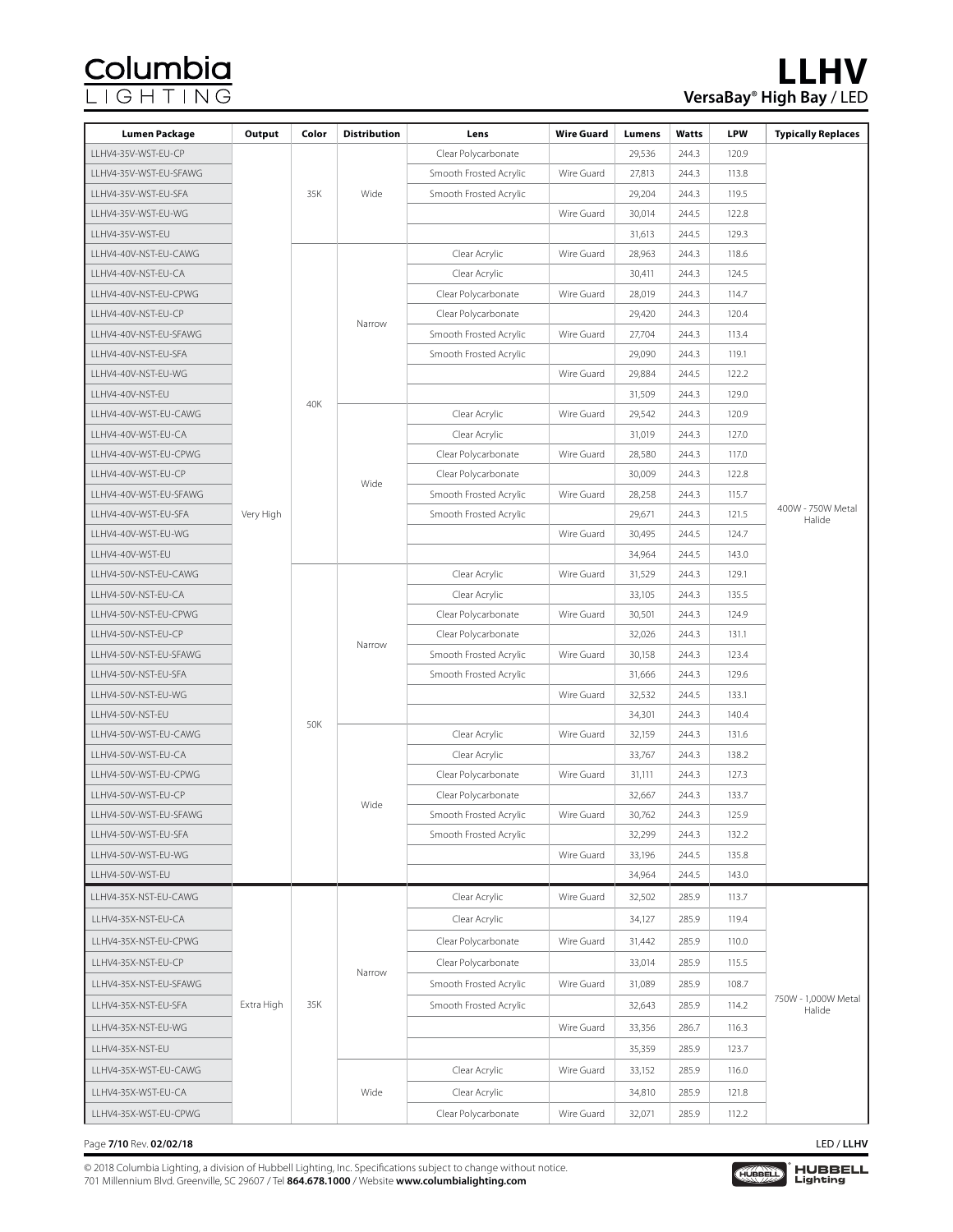# Columbia<br>LIGHTING

| Lumen Package          | Output     | Color | <b>Distribution</b> | Lens                   | <b>Wire Guard</b> | Lumens | Watts | <b>LPW</b> | <b>Typically Replaces</b> |
|------------------------|------------|-------|---------------------|------------------------|-------------------|--------|-------|------------|---------------------------|
| LLHV4-35X-WST-EU-CP    |            |       |                     | Clear Polycarbonate    |                   | 33,674 | 285.9 | 117.8      |                           |
| LLHV4-35X-WST-EU-SFAWG |            |       |                     | Smooth Frosted Acrylic | Wire Guard        | 31,711 | 285.9 | 110.9      |                           |
| LLHV4-35X-WST-EU-SFA   |            | 35K   | Wide                | Smooth Frosted Acrylic |                   | 33,296 | 285.9 | 116.5      |                           |
| LLHV4-35X-WST-EU-WG    |            |       |                     |                        | Wire Guard        | 34,037 | 286.7 | 118.7      |                           |
| LLHV4-35X-WST-EU       |            |       |                     |                        |                   | 35,850 | 286.7 | 125.0      |                           |
| LLHV4-40X-NST-EU-CAWG  |            |       |                     | Clear Acrylic          | Wire Guard        | 33,022 | 285.9 | 115.5      |                           |
| LLHV4-40X-NST-EU-CA    |            |       |                     | Clear Acrylic          |                   | 34,673 | 285.9 | 121.3      |                           |
| LLHV4-40X-NST-EU-CPWG  |            |       |                     | Clear Polycarbonate    | Wire Guard        | 31,945 | 285.9 | 111.7      |                           |
| LLHV4-40X-NST-EU-CP    |            |       | Narrow              | Clear Polycarbonate    |                   | 33,542 | 285.9 | 117.3      |                           |
| LLHV4-40X-NST-EU-SFAWG |            |       |                     | Smooth Frosted Acrylic | Wire Guard        | 31,586 | 285.9 | 110.5      |                           |
| LLHV4-40X-NST-EU-SFA   |            |       |                     | Smooth Frosted Acrylic |                   | 33,166 | 285.9 | 116.0      |                           |
| LLHV4-40X-NST-EU-WG    |            |       |                     |                        | Wire Guard        | 33,890 | 286.7 | 118.2      |                           |
| LLHV4-40X-NST-EU       |            | 40K   |                     |                        |                   | 35,925 | 285.9 | 125.7      |                           |
| LLHV4-40X-WST-EU-CAWG  |            |       |                     | Clear Acrylic          | Wire Guard        | 33,682 | 285.9 | 117.8      |                           |
| LLHV4-40X-WST-EU-CA    |            |       |                     | Clear Acrylic          |                   | 35,367 | 285.9 | 123.7      |                           |
| LLHV4-40X-WST-EU-CPWG  |            |       |                     | Clear Polycarbonate    | Wire Guard        | 32,584 | 285.9 | 114.0      |                           |
| LLHV4-40X-WST-EU-CP    |            |       | Wide                | Clear Polycarbonate    |                   | 34,213 | 285.9 | 119.7      |                           |
| LLHV4-40X-WST-EU-SFAWG |            |       |                     | Smooth Frosted Acrylic | Wire Guard        | 32,218 | 285.9 | 112.7      | 750W - 1,000W Metal       |
| LLHV4-40X-WST-EU-SFA   | Extra High |       |                     | Smooth Frosted Acrylic |                   | 33,829 | 285.9 | 118.3      | Halide                    |
| LLHV4-40X-WST-EU-WG    |            |       |                     |                        | Wire Guard        | 34,581 | 286.7 | 120.6      |                           |
| LLHV4-40X-WST-EU       |            |       |                     |                        |                   | 36,423 | 286.7 | 127.0      |                           |
| LLHV4-50X-NST-EU-CAWG  |            |       |                     | Clear Acrylic          | Wire Guard        | 35,947 | 285.9 | 125.7      |                           |
| LLHV4-50X-NST-EU-CA    |            |       |                     | Clear Acrylic          |                   | 37,745 | 285.9 | 132.0      |                           |
| LLHV4-50X-NST-EU-CPWG  |            |       |                     | Clear Polycarbonate    | Wire Guard        | 34,775 | 285.9 | 121.6      |                           |
| LLHV4-50X-NST-EU-CP    |            |       | Narrow              | Clear Polycarbonate    |                   | 36,514 | 285.9 | 127.7      |                           |
| LLHV4-50X-NST-EU-SFAWG |            |       |                     | Smooth Frosted Acrylic | Wire Guard        | 34,384 | 285.9 | 120.3      |                           |
| LLHV4-50X-NST-EU-SFA   |            |       |                     | Smooth Frosted Acrylic |                   | 36,104 | 285.9 | 126.3      |                           |
| LLHV4-50X-NST-EU-WG    |            |       |                     |                        | Wire Guard        | 36,892 | 286.7 | 128.7      |                           |
| LLHV4-50X-NST-EU       |            | 50K   |                     |                        |                   | 39,107 | 285.9 | 136.8      |                           |
| LLHV4-50X-WST-EU-CAWG  |            |       | Wide                | Clear Acrylic          | Wire Guard        | 36,666 | 285.9 | 128.2      |                           |
| LLHV4-50X-WST-EU-CA    |            |       |                     | Clear Acrylic          |                   | 38,499 | 285.9 | 134.7      |                           |
| LLHV4-50X-WST-EU-CPWG  |            |       |                     | Clear Polycarbonate    | Wire Guard        | 35,470 | 285.9 | 124.1      |                           |
| LLHV4-50X-WST-EU-CP    |            |       |                     | Clear Polycarbonate    |                   | 37,244 | 285.9 | 130.3      |                           |
| LLHV4-50X-WST-EU-SFAWG |            |       |                     | Smooth Frosted Acrylic | Wire Guard        | 35,072 | 285.9 | 122.7      |                           |
| LLHV4-50X-WST-EU-SFA   |            |       |                     | Smooth Frosted Acrylic |                   | 36,825 | 285.9 | 128.8      |                           |
| LLHV4-50X-WST-EU-WG    |            |       |                     |                        | Wire Guard        | 37,644 | 286.7 | 131.3      |                           |
| LLHV4-50X-WST-EU       |            |       |                     |                        |                   | 39,650 | 286.7 | 138.3      |                           |
| LLHV4-35U-NST-EU-CAWG  |            |       |                     | Clear Acrylic          | Wire Guard        | 40,141 | 368.1 | 109.0      | 1,000W Metal Halide       |
| LLHV4-35U-NST-EU-CA    |            | 35K   | Narrow              | Clear Acrylic          |                   | 42,254 | 368.1 | 114.8      |                           |
| LLHV4-35U-NST-EU-CPWG  |            |       |                     | Clear Polycarbonate    | Wire Guard        | 38,377 | 368.1 | 104.3      |                           |
| LLHV4-35U-NST-EU-CP    |            |       |                     | Clear Polycarbonate    |                   | 40,397 | 368.1 | 109.7      |                           |
| LLHV4-35U-NST-EU-SFAWG |            |       |                     | Smooth Frosted Acrylic | Wire Guard        | 37,936 | 368.1 | 103.1      |                           |
| LLHV4-35U-NST-EU-SFA   | Ultra High |       |                     | Smooth Frosted Acrylic |                   | 39,932 | 368.1 | 108.5      |                           |
| LLHV4-35U-NST-EU-WG    |            |       |                     |                        | Wire Guard        | 44,111 | 368.1 | 119.8      |                           |
| LLHV4-35U-NST-EU       |            |       |                     |                        |                   | 46,659 | 368.4 | 126.7      |                           |
| LLHV4-35U-WST-EU-CAWG  |            |       | Wide                | Clear Acrylic          | Wire Guard        | 40,960 | 368.1 | 111.3      |                           |
| LLHV4-35U-WST-EU-CA    |            |       |                     | Clear Acrylic          |                   | 43,116 | 368.1 | 117.1      |                           |
| LLHV4-35U-WST-EU-CPWG  |            |       |                     | Clear Polycarbonate    | Wire Guard        | 39,160 | 368.1 | 106.4      |                           |
|                        |            |       |                     |                        |                   |        |       |            |                           |

#### Page **8/10** Rev. **02/02/18** LED / **LLHV**

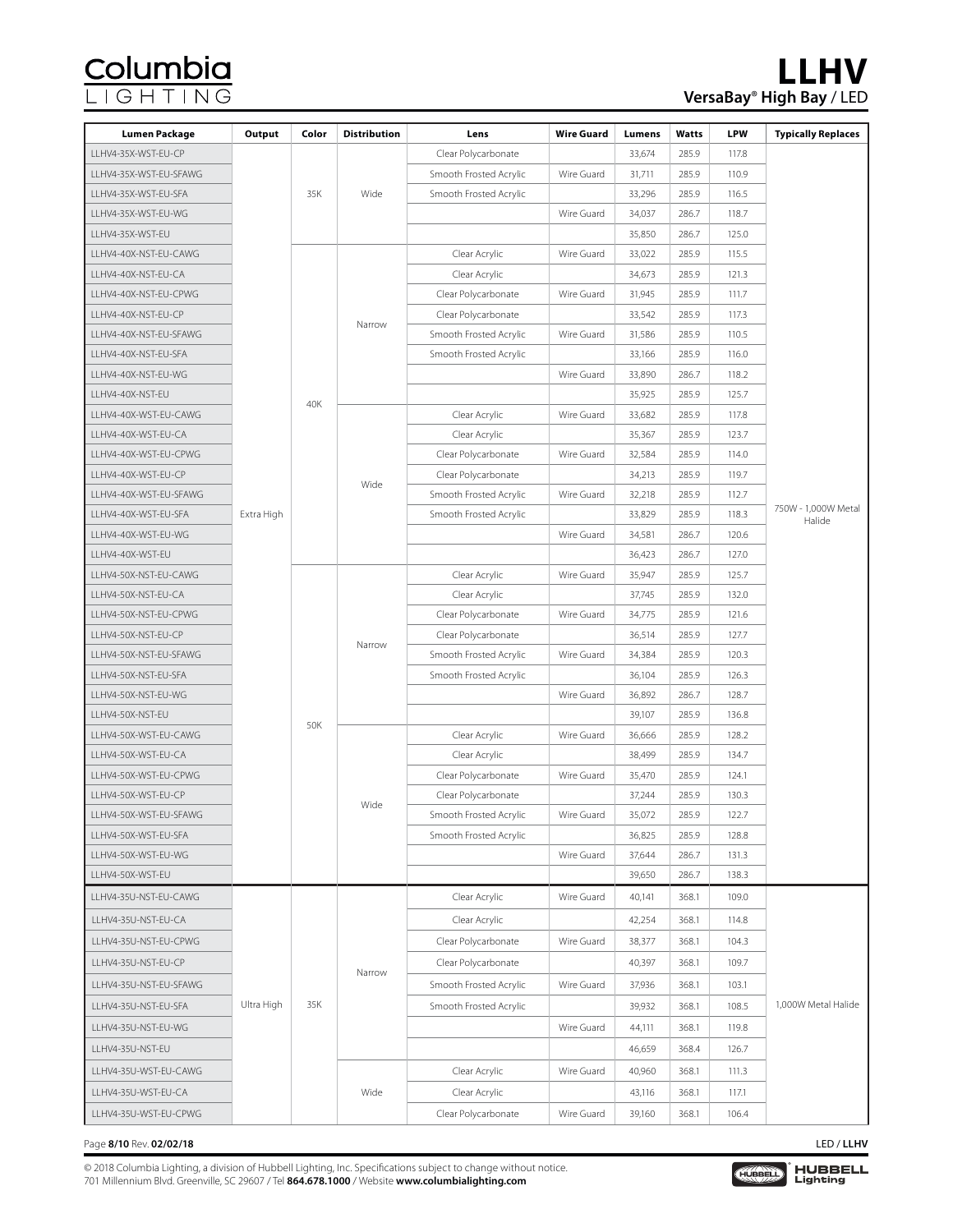| <b>Lumen Package</b>   | Output     | Color | <b>Distribution</b> | Lens                   | <b>Wire Guard</b> | Lumens | Watts | <b>LPW</b> | <b>Typically Replaces</b> |
|------------------------|------------|-------|---------------------|------------------------|-------------------|--------|-------|------------|---------------------------|
| LLHV4-35U-WST-EU-CP    |            |       | Wide                | Clear Polycarbonate    |                   | 41,221 | 368.1 | 112.0      |                           |
| LLHV4-35U-WST-EU-SFAWG |            | 35K   |                     | Smooth Frosted Acrylic | Wire Guard        | 38,710 | 368.1 | 105.2      |                           |
| LLHV4-35U-WST-EU-SFA   |            |       |                     | Smooth Frosted Acrylic |                   | 40,747 | 368.1 | 110.7      |                           |
| LLHV4-35U-WST-EU-WG    |            |       |                     |                        | Wire Guard        | 45,011 | 368.1 | 122.3      |                           |
| LLHV4-35U-WST-EU       |            |       |                     |                        |                   | 47,409 | 368.2 | 128.8      |                           |
| LLHV4-40U-NST-EU-CAWG  |            |       | Narrow              | Clear Acrylic          | Wire Guard        | 40,784 | 368.1 | 110.8      |                           |
| LLHV4-40U-NST-EU-CA    |            |       |                     | Clear Acrylic          |                   | 42,930 | 368.1 | 116.6      |                           |
| LLHV4-40U-NST-EU-CPWG  |            |       |                     | Clear Polycarbonate    | Wire Guard        | 38,991 | 368.1 | 105.9      |                           |
| LLHV4-40U-NST-EU-CP    |            |       |                     | Clear Polycarbonate    |                   | 41,043 | 368.1 | 111.5      |                           |
| LLHV4-40U-NST-EU-SFAWG |            |       |                     | Smooth Frosted Acrylic | Wire Guard        | 38,543 | 368.1 | 104.7      |                           |
| LLHV4-40U-NST-EU-SFA   |            |       |                     | Smooth Frosted Acrylic |                   | 40,571 | 368.1 | 110.2      |                           |
| LLHV4-40U-NST-EU-WG    |            |       |                     |                        | Wire Guard        | 44,817 | 368.1 | 121.8      |                           |
| LLHV4-40U-NST-EU       |            |       |                     |                        |                   | 47,405 | 368.4 | 128.7      |                           |
| LLHV4-40U-WST-EU-CAWG  |            | 40K   | Wide                | Clear Acrylic          | Wire Guard        | 41,616 | 368.1 | 113.1      |                           |
| LLHV4-40U-WST-EU-CA    |            |       |                     | Clear Acrylic          |                   | 43,806 | 368.1 | 119.0      |                           |
| LLHV4-40U-WST-EU-CPWG  |            |       |                     | Clear Polycarbonate    | Wire Guard        | 39,787 | 268.1 | 148.4      | 1,000W Metal Halide       |
| LLHV4-40U-WST-EU-CP    |            |       |                     | Clear Polycarbonate    |                   | 41,880 | 368.1 | 113.8      |                           |
| LLHV4-40U-WST-EU-SFAWG |            |       |                     | Smooth Frosted Acrylic | Wire Guard        | 39,329 | 368.1 | 106.8      |                           |
| LLHV4-40U-WST-EU-SFA   | Ultra High |       |                     | Smooth Frosted Acrylic |                   | 41,399 | 368.1 | 112.5      |                           |
| LLHV4-40U-WST-EU-WG    |            |       |                     |                        | Wire Guard        | 45,730 | 368.1 | 124.2      |                           |
| LLHV4-40U-WST-EU       |            |       |                     |                        |                   | 48,168 | 368.2 | 130.8      |                           |
| LLHV4-50U-NST-EU-CAWG  |            | 50K   | Narrow              | Clear Acrylic          | Wire Guard        | 44,396 | 368.1 | 120.6      |                           |
| LLHV4-50U-NST-EU-CA    |            |       |                     | Clear Acrylic          |                   | 46,733 | 368.1 | 127.0      |                           |
| LLHV4-50U-NST-EU-CPWG  |            |       |                     | Clear Polycarbonate    | Wire Guard        | 42,445 | 368.1 | 115.3      |                           |
| LLHV4-50U-NST-EU-CP    |            |       |                     | Clear Polycarbonate    |                   | 44,679 | 368.1 | 121.4      |                           |
| LLHV4-50U-NST-EU-SFAWG |            |       |                     | Smooth Frosted Acrylic | Wire Guard        | 41,957 | 368.1 | 114.0      |                           |
| LLHV4-50U-NST-EU-SFA   |            |       |                     | Smooth Frosted Acrylic |                   | 44,165 | 368.1 | 120.0      |                           |
| LLHV4-50U-NST-EU-WG    |            |       |                     |                        | Wire Guard        | 48,787 | 368.1 | 132.5      |                           |
| LLHV4-50U-NST-EU       |            |       |                     |                        |                   | 51,604 | 368.4 | 140.1      |                           |
| LLHV4-50U-WST-EU-CAWG  |            |       | Wide                | Clear Acrylic          | Wire Guard        | 45,302 | 368.1 | 123.1      |                           |
| LLHV4-50U-WST-EU-CA    |            |       |                     | Clear Acrylic          |                   | 47,686 | 368.1 | 129.5      |                           |
| LLHV4-50U-WST-EU-CPWG  |            |       |                     | Clear Polycarbonate    | Wire Guard        | 43,311 | 368.1 | 117.7      |                           |
| LLHV4-50U-WST-EU-CP    |            |       |                     | Clear Polycarbonate    |                   | 45,590 | 368.1 | 123.9      |                           |
| LLHV4-50U-WST-EU-SFAWG |            |       |                     | Smooth Frosted Acrylic | Wire Guard        | 42,813 | 368.1 | 116.3      |                           |
| LLHV4-50U-WST-EU-SFA   |            |       |                     | Smooth Frosted Acrylic |                   | 45,066 | 368.1 | 122.4      |                           |
| LLHV4-50U-WST-EU-WG    |            |       |                     |                        | Wire Guard        | 49,782 | 368.1 | 135.2      |                           |
| LLHV4-50U-WST-EU       |            |       |                     |                        |                   | 52,434 | 368.2 | 142.4      |                           |